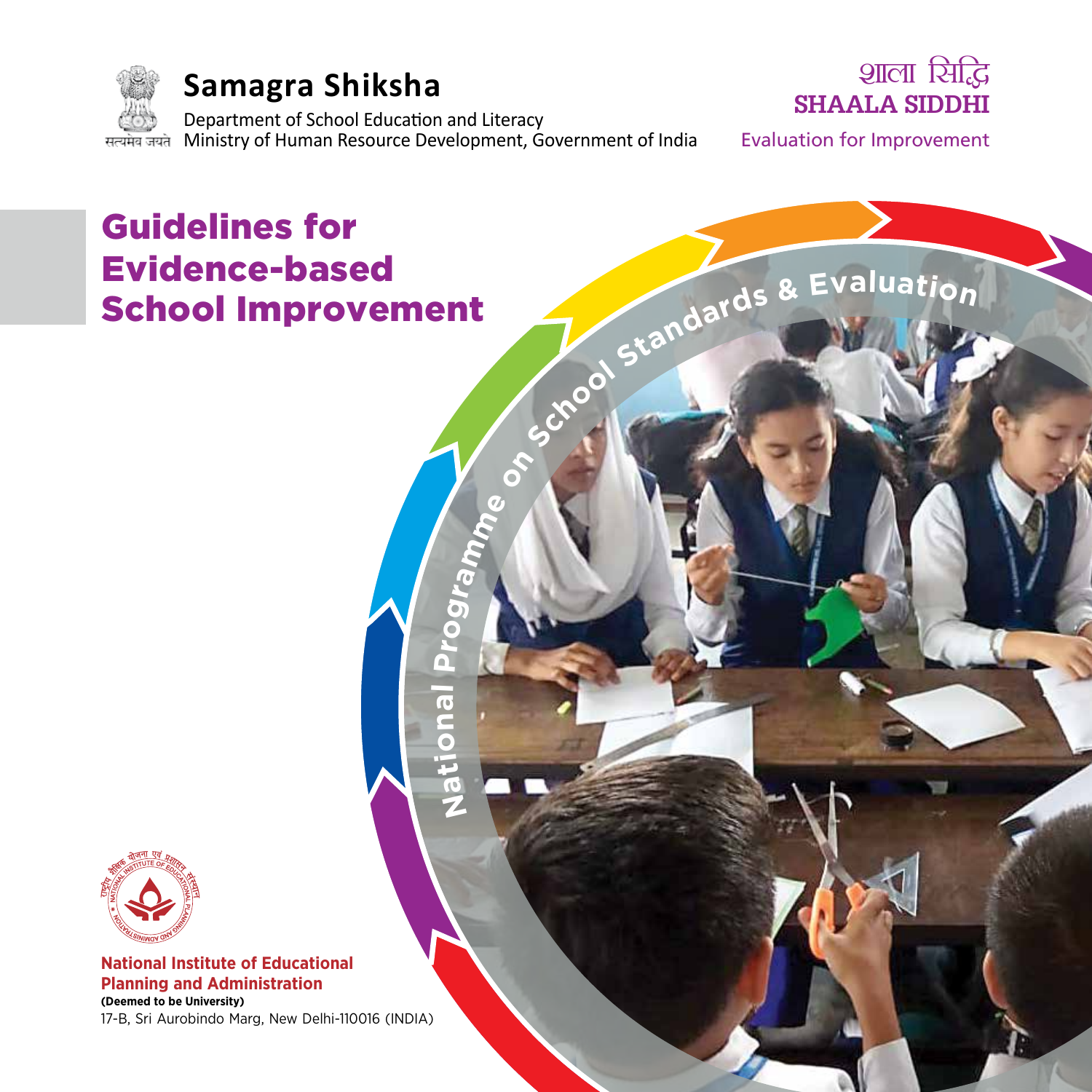### © National Institute of Educational Planning and Administration (NIEPA), 2019 (Deemed to be University)

Published : September 2019 (1000 copies)

Published by the Registrar, National Institute of Educational Planning and Administration (NIEPA), 17-B, Sri Aurobindo Marg, New Delhi - 110016 and designed at Digital Expressions, New Delhi and printed at M/s. VIBA Press Pvt. Ltd., Okhla Industrial Area, Phase-II, New Delhi-110020.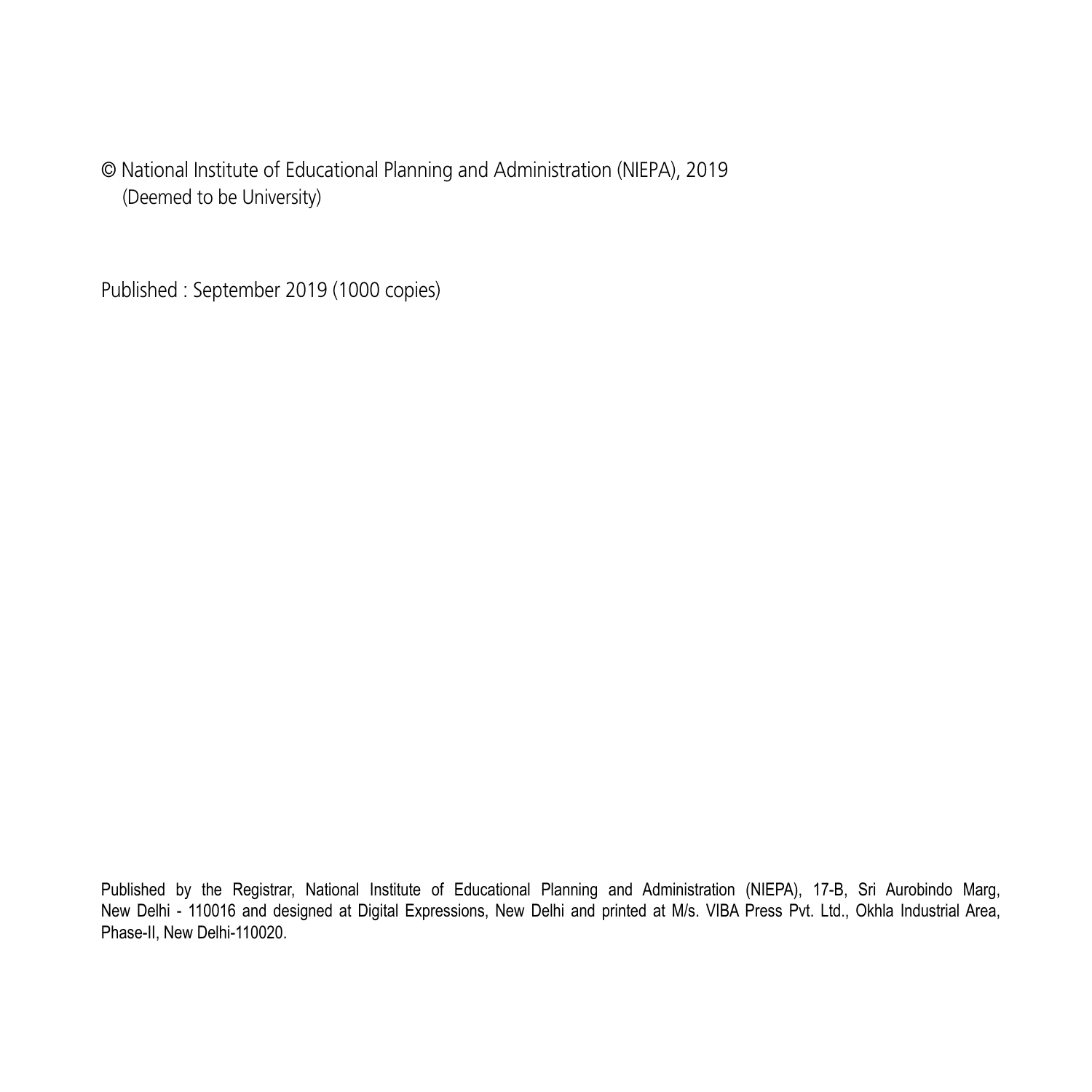

Department of School Education and Literacy सत्यमेव जयते Ministry of Human Resource Development, Government of India



Evaluation for Improvement

# Guidelines for Evidence-based School Improvement



**School Standards and Evaluation Unit National Institute of Educational Planning and Administration (Deemed to be University)** 17-B, Sri Aurobindo Marg, New Delhi-110016 (INDIA)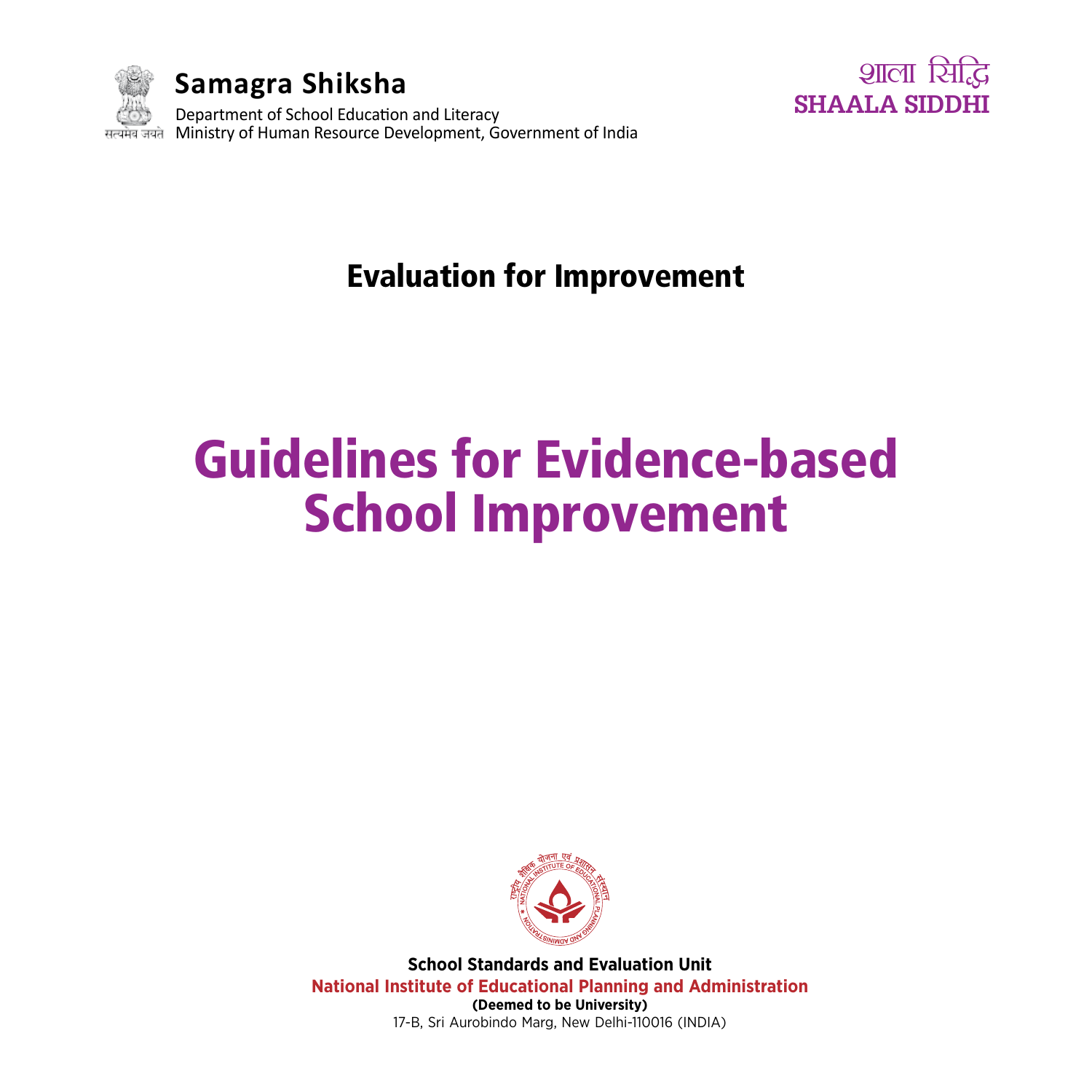*Developed by* Prof. Pranati Panda Dr. Dipita Bhattacharya

*Supported by Core Team Members* Dr. Rasmita Das Swain Dr. Sanchita Verma Ms. Neha Rana

This booklet on Guidelines for Evidence-based School Improvement was documented and finalized in consultation with Shaala Siddhi Core Group Team members and Nodal Officers. The external experts from different national organizations and NGOs also supported in finalizing the guidelines.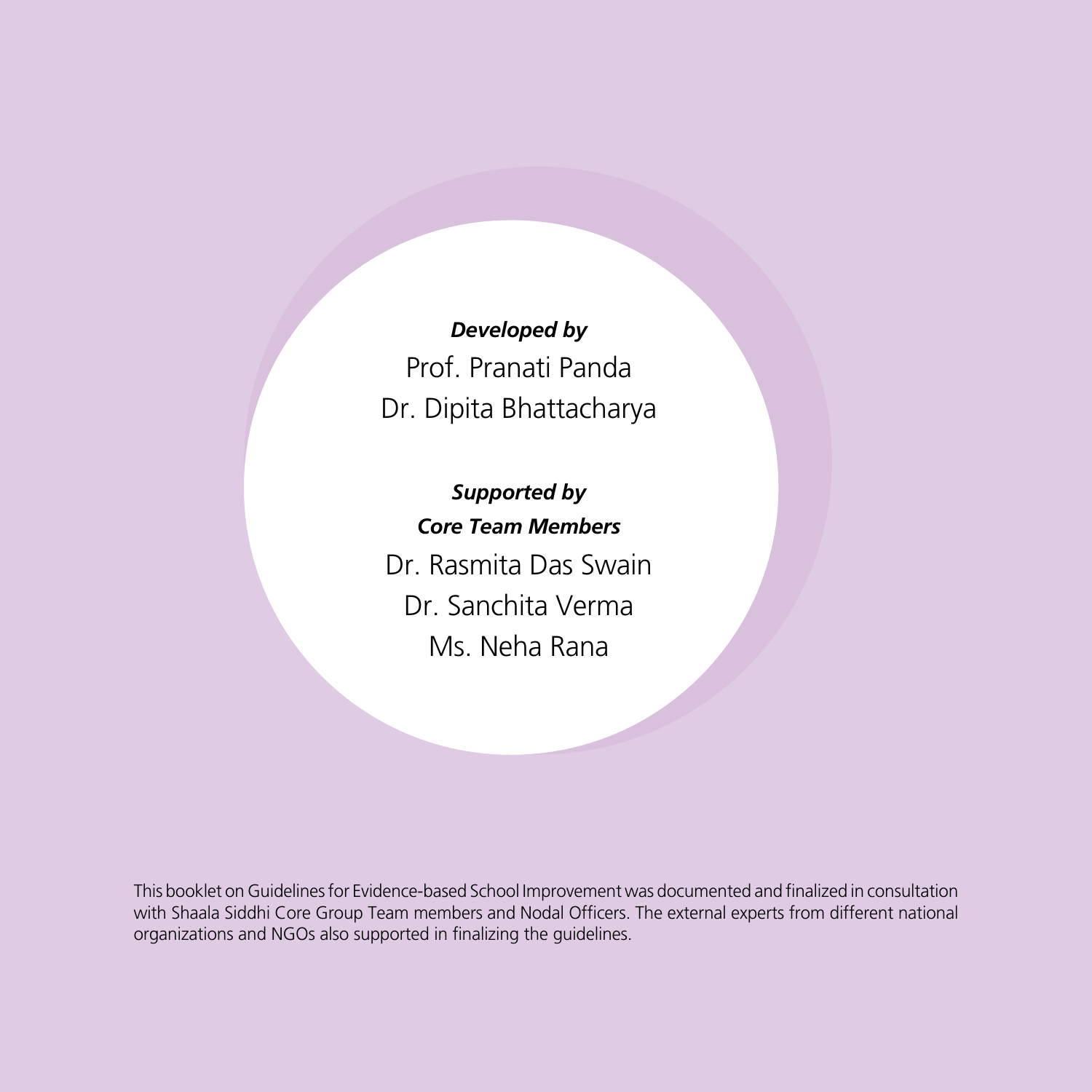

| Context                                                                                                         | 1              |
|-----------------------------------------------------------------------------------------------------------------|----------------|
| Evaluation for Improvement                                                                                      | 1              |
| School Improvement                                                                                              | 2              |
| Objectives of the Evidence-based School Improvement                                                             | 3              |
| <b>Guiding Principles</b>                                                                                       | 3              |
| Who undertakes the Evidence-based School Improvement?                                                           | $\overline{4}$ |
| What is the duration of School Improvement?                                                                     | 4              |
| What are the preliminary tasks to be completed before<br>commencing the process of School Improvement?          | 5              |
| Management of Change and Improvement                                                                            | 9              |
| Instruction for use of the exemplars                                                                            | 9              |
| Exemplar of a Core Standard: Key Domain-I<br>Enabling Resources of School: Availability, Adequacy and Usability | 10             |
| Exemplar of a Core Standard: Key Domain-II<br>Teaching-learning and Assessment                                  | 11             |
| Exemplar of a Core Standard: Key Domain-III<br>Learners' Progress, Attainment and Development                   | 12             |
| Exemplar of a Core Standard: Key Domain-IV<br>Managing Teacher Performance and Professional Development         | 13             |
| Exemplar of a Core Standard: Key Domain-V<br>School Leadership and Management                                   | 14             |
| Exemplar of a Core Standard: Key Domain-VI<br>Inclusive, Health and Safety                                      | 15             |
| Exemplar of a Core Standard: Key Domain-VII<br>Productivity Community and Participation                         | 16             |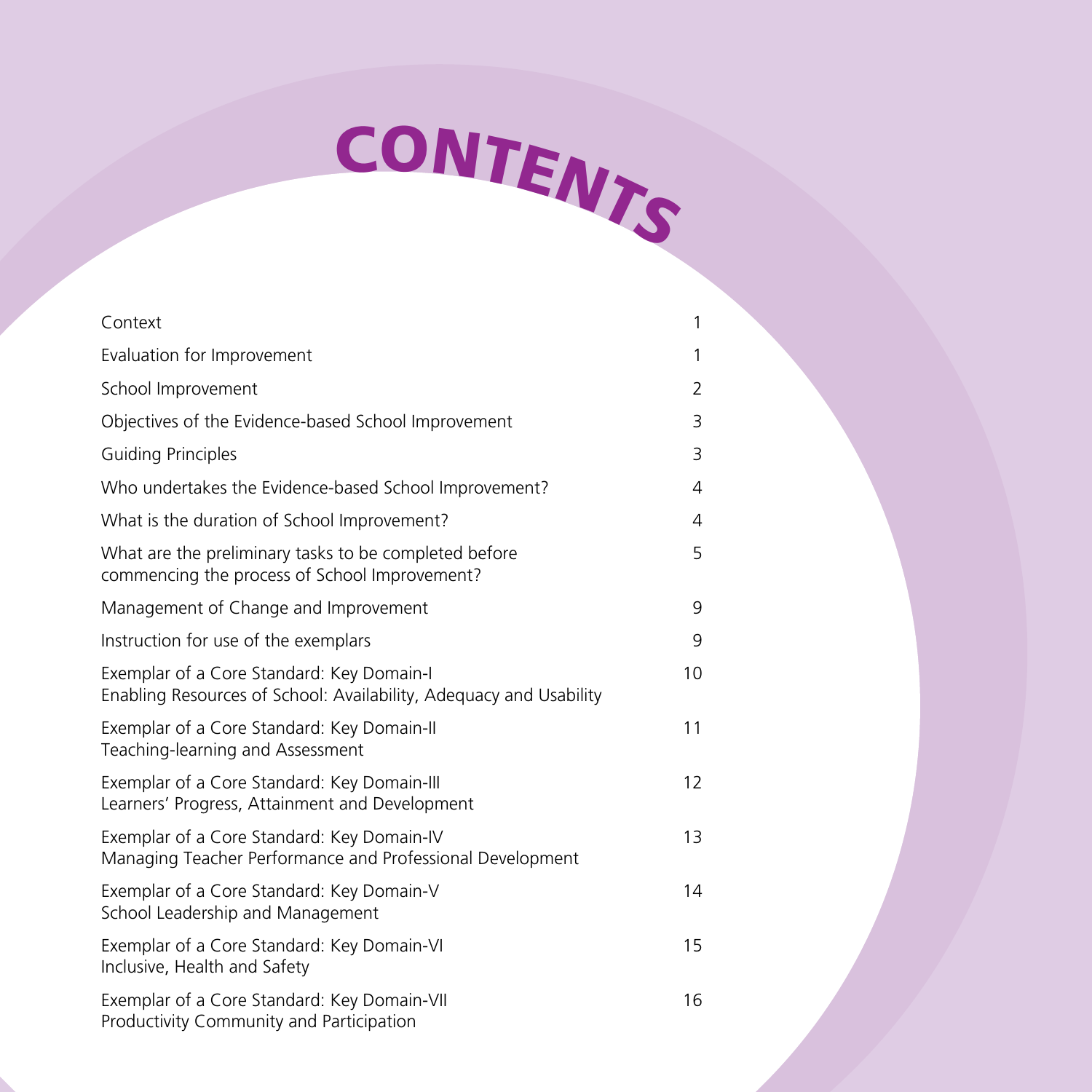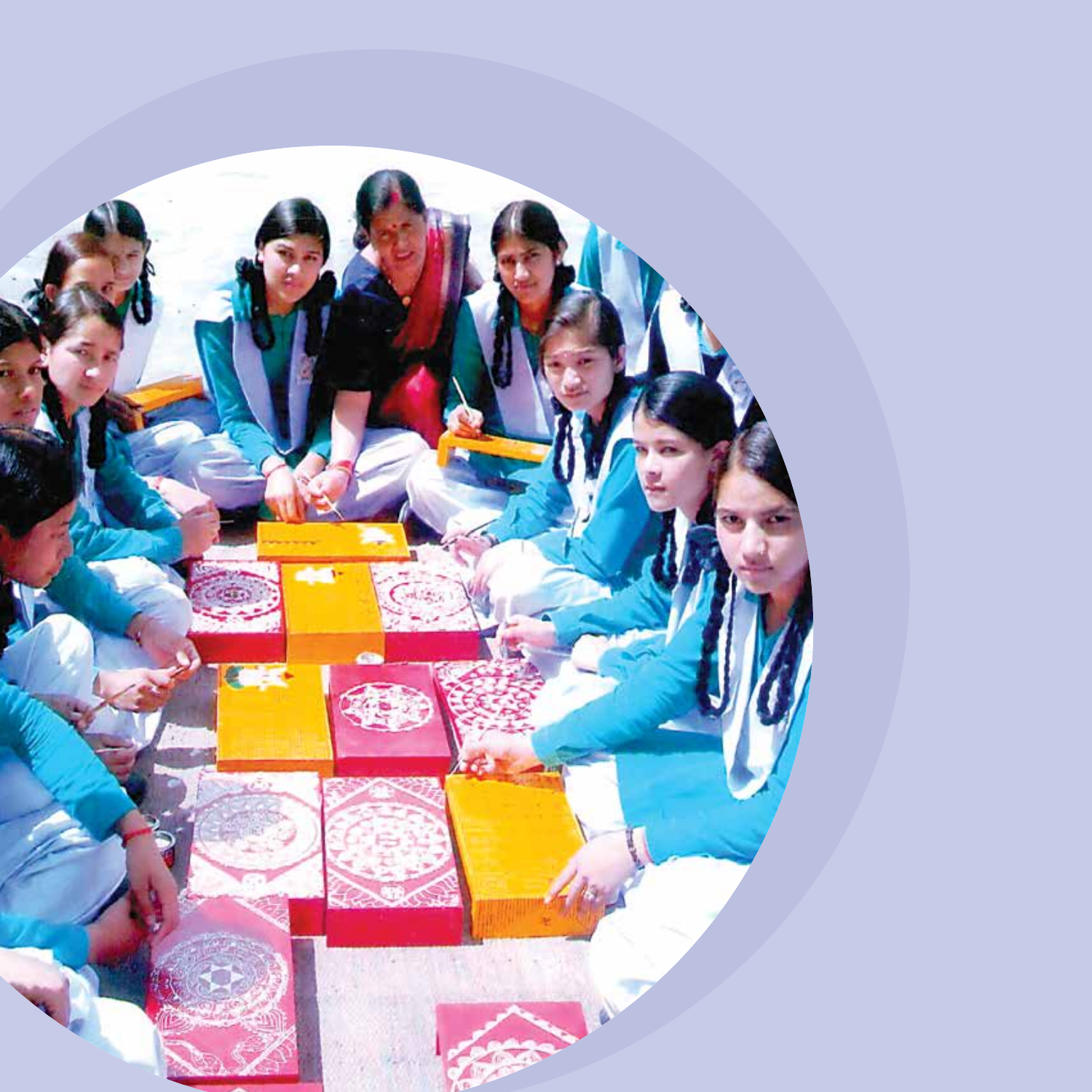## **Context**

Quality education is a continuous process which can be achieved through improvement in all spheres of school functioning. School, as an institutional space for learning, is now recognized as the key agency to improve learning outcomes and to realize educational objectives. Nationally and internationally, there is a gradual shift of focus towards schools to engage themselves in changing school practices. To meet the demands for high quality education, a growing emphasis is therefore, being placed upon comprehensive and holistic school evaluation as central to school improvement. The National Programme on School Standards and Evaluation (Shaala Siddhi) is an initiative to institutionalize comprehensive school evaluation in India.

### Evaluation for Improvement

School evaluation refers to the evaluation of an individual school's performance in a holistic manner. The major objective for creating the Shaala Siddhi programme is to establish and refer to an agreed set of standards and processes which all schools must strive to achieve in a sustainable manner. It visualizes 'School Evaluation' as the means and 'School Improvement' as the goal. This programme provides a clear pathway for each school for self and external-evaluation leading to improvement and accountability. School evaluation serves as a means for empowering schools to make professional judgement on critical performance areas, thereby enabling them to understand their strengths and opportunities for improvement. It also facilitates schools to prioritize actions, utilise resources and create evidence-based support for their improvement.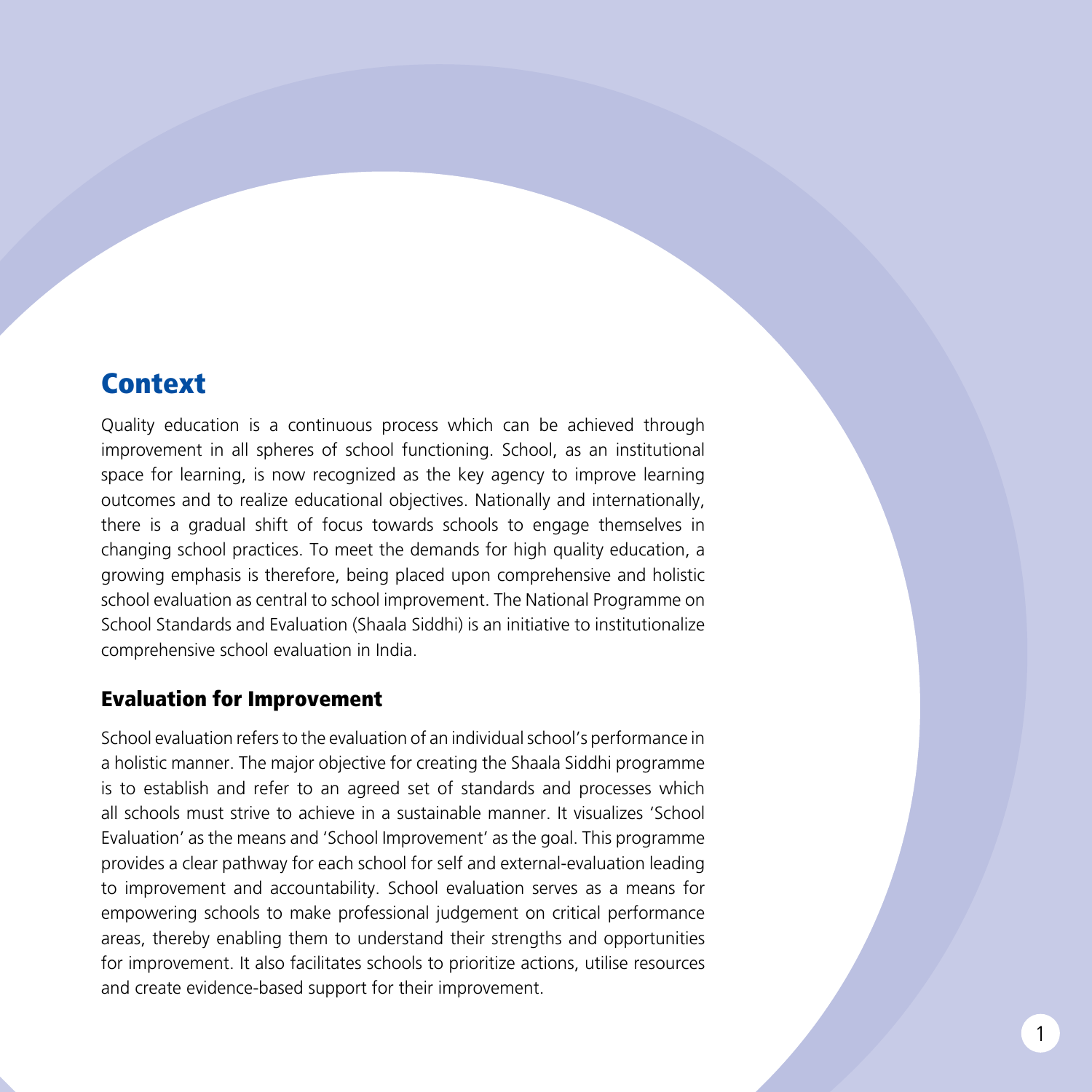The School Standards and Evaluation Framework is being used as a comprehensive instrument for school evaluation. It enables the schools to evaluate their critical performance areas against well defined criteria in a focused and strategic manner. The Framework identifies seven domains as the 'key performance areas' and 'forty six core standards' as the reference points for evaluation and action for improvement. Desired Guidelines are also developed to support effective self and external-evaluation. A dedicated web portal is serving as IT enabled support for accessing all the materials with an uploading provision.

### School Improvement

School improvement is a systematic and strategic set of school processes oriented towards educational changes to enhance learning outcomes and to strengthen the schools' capacity for improved performance. It focuses on a solution based approach. It continually appraises and analyses the performance improvement in key process areas, focusing on both stakeholders' needs and expected performance. The purpose of school improvement is also to provide conscious thrust and direction to the school. It also provides opportunities to modify school practices and policies in order to improve teaching learning processes, learning outcomes and overall school environment. In the process, school transforms to a learning organization which can induce change in the quest for enhanced learners' outcomes. This is a multifaceted, multilayered and multidimensional process.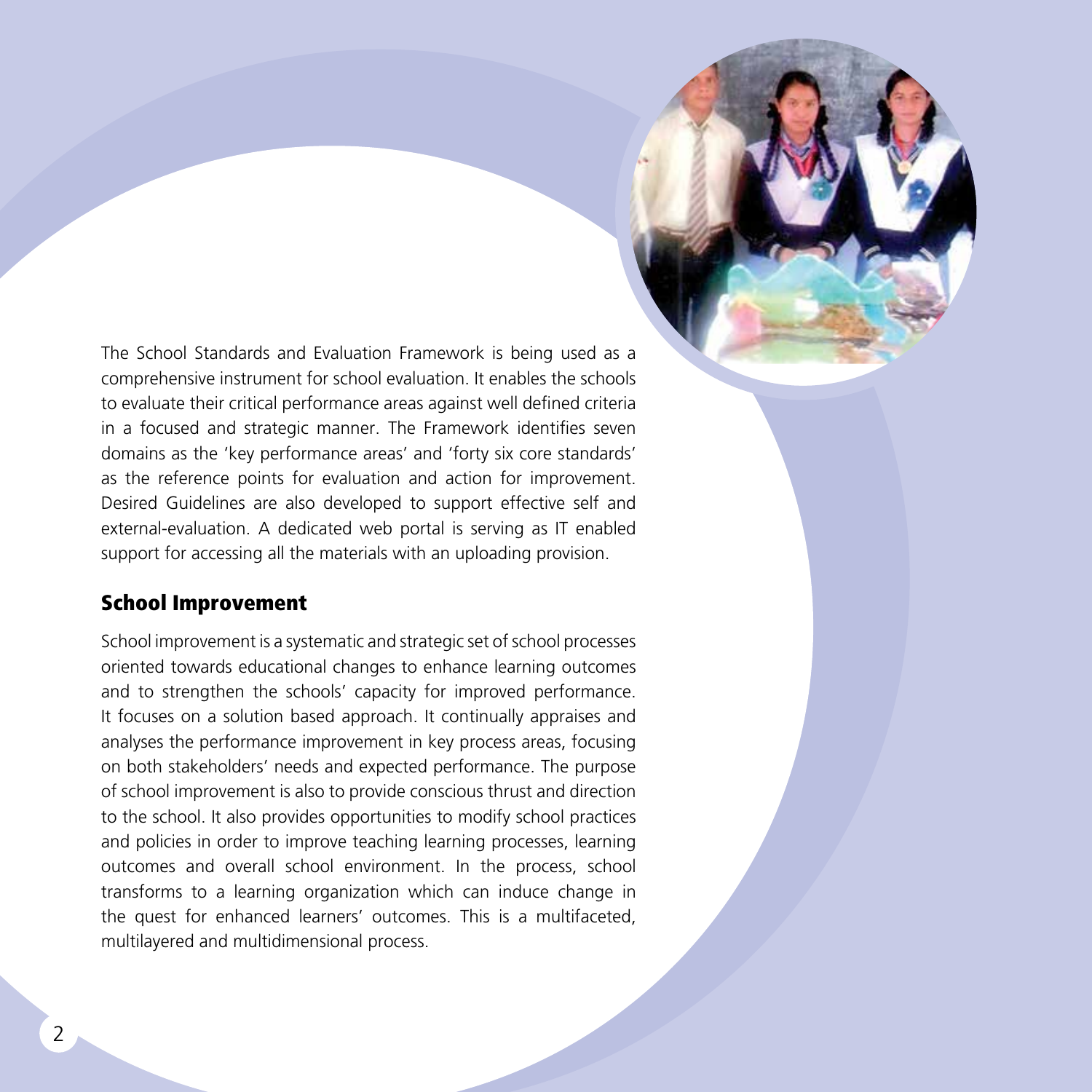### Objectives of the Evidence-based School Improvement

The Evidence-based School Improvement intends to:

- empower schools to take the ownership and initiative to lead change;
- enhance effectiveness of schools by raising school performance levels;
- enhance school development and accountability based on multiple sources of information;
- monitor quality and provide direct support to schools;
- encourage sustainable improvement of schools by undertaking action oriented activities across key domains through prioritization in an incremental manner.

### Guiding Principles

The guiding principles are to be considered for initiating evidence-based school improvement:

- Communicate the Schools' mission, vision and policies;
- Build a shared purpose and consensus on the means of attaining common goals;
- Share evidence-based school improvement priorities, and seek required support from the concerned authorities;
- Develop a road map for strategic prioritization and plan for improvement;
- Remove existing barriers and create conditions that accelerate progress;
- Valuing voices of all stakeholders;
- Manage change towards school improvement.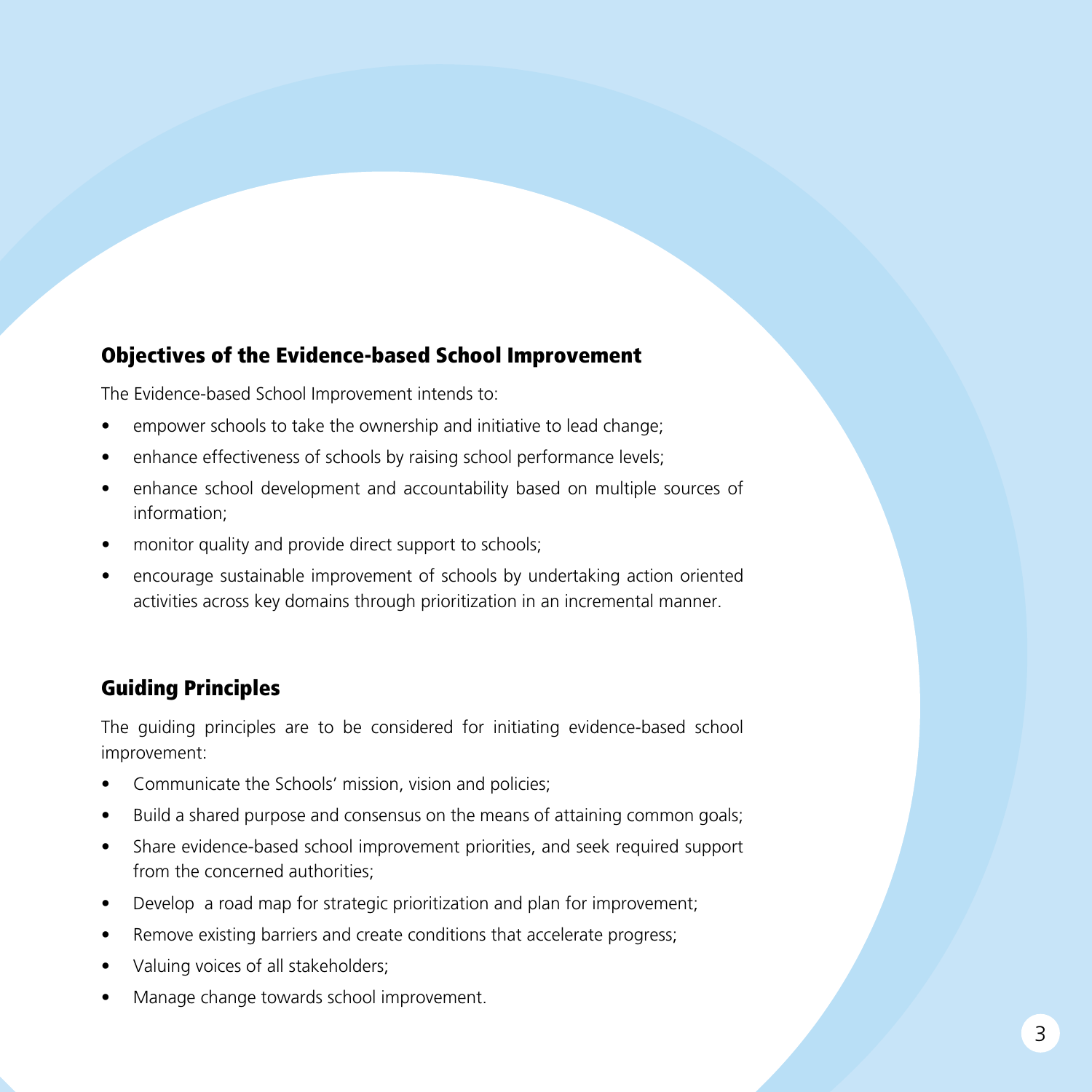

# Who undertakes the Evidence-based School Improvement?

School as a whole should engage in the evidence-based school improvement. The necessary action for formulating and implementing improvement plan must be done in collaboration with all the stakeholders including the School Head/ Principal, Teachers, Students, Members of the SMC/SDMC and Community Members.

# What is the duration of School Improvement?

Evidence-based school improvement can only proceed after the completion of school's self-evaluation. Schools should initiate actions for school improvement at the beginning of the academic year and continue through the year. It is a cyclic process and the outcome of the current year will carry forward to the consecutive year.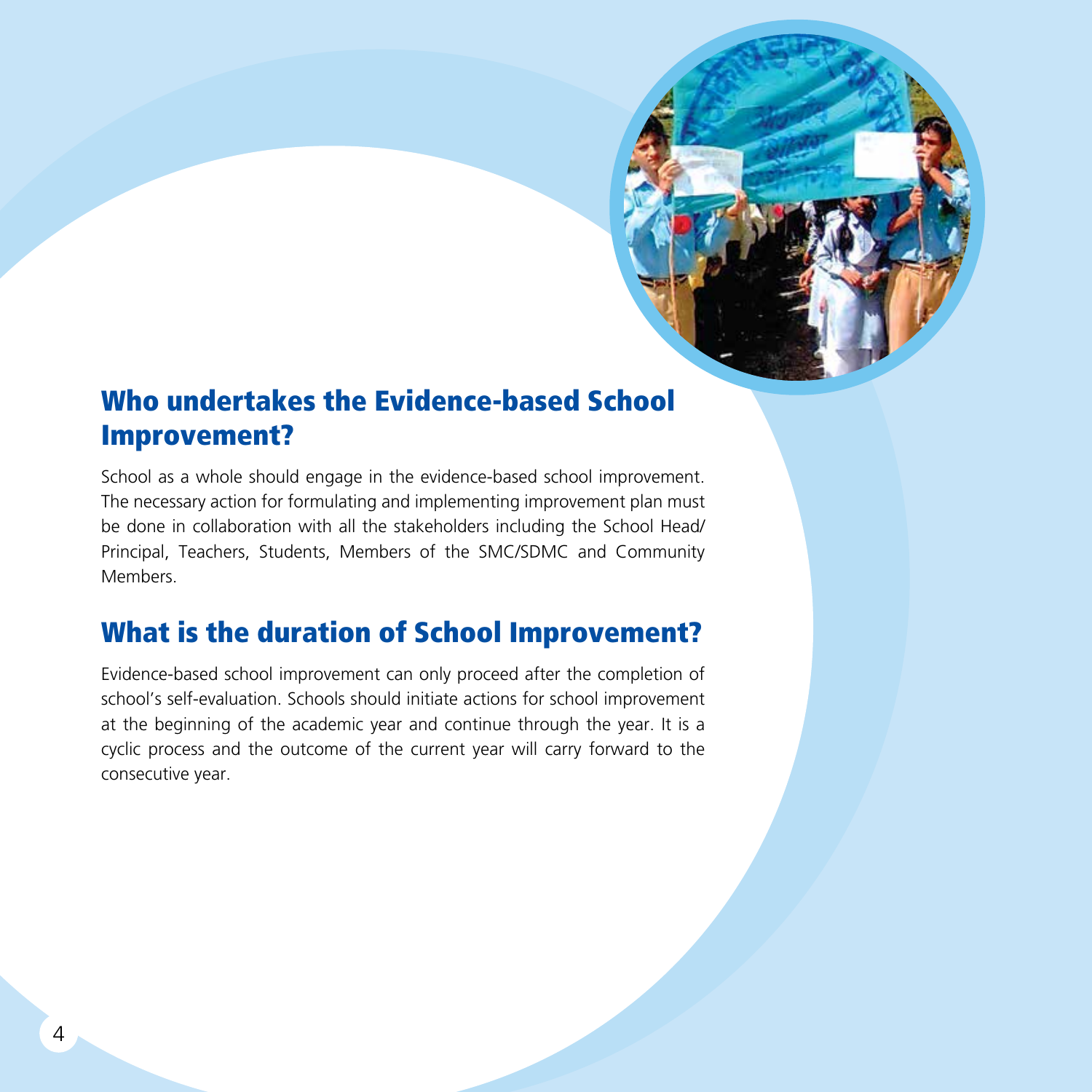# What are the preliminary tasks to be completed before commencing the process of School Improvement?

- 1. Schools should understand in detail the School Standards and Evaluation Framework and Guidelines for School Self-Evaluation.
- 2. Schools must complete the annual Self-Evaluation process.
- 3. Schools must analyse the reports of Self-Evaluation and External-Evaluation (if undertaken).

The planning and execution of evidence-based school improvement requires schools to undertake the following steps:

#### **Review school evaluation dashboard and evidence-based prioritization** STEP 1

- Schools revisit and analyse the School Evaluation Dashboard and their defined level against each Core Standard across the Key Domains.
- Schools review the decision taken against each Core Standard and their prioritization as low (L), medium (M) and high (H).

#### **Reprioritization** STEP 2

- Schools reprioritize and rank the Core Standards as high (H), medium (M) and low (L) based on the context, resources and immediate requirements.
- Schools consider timelines and year of implementation to reprioritize the Core Standards for areas of improvement.
- Schools further define timelines for accomplishing the action for school improvement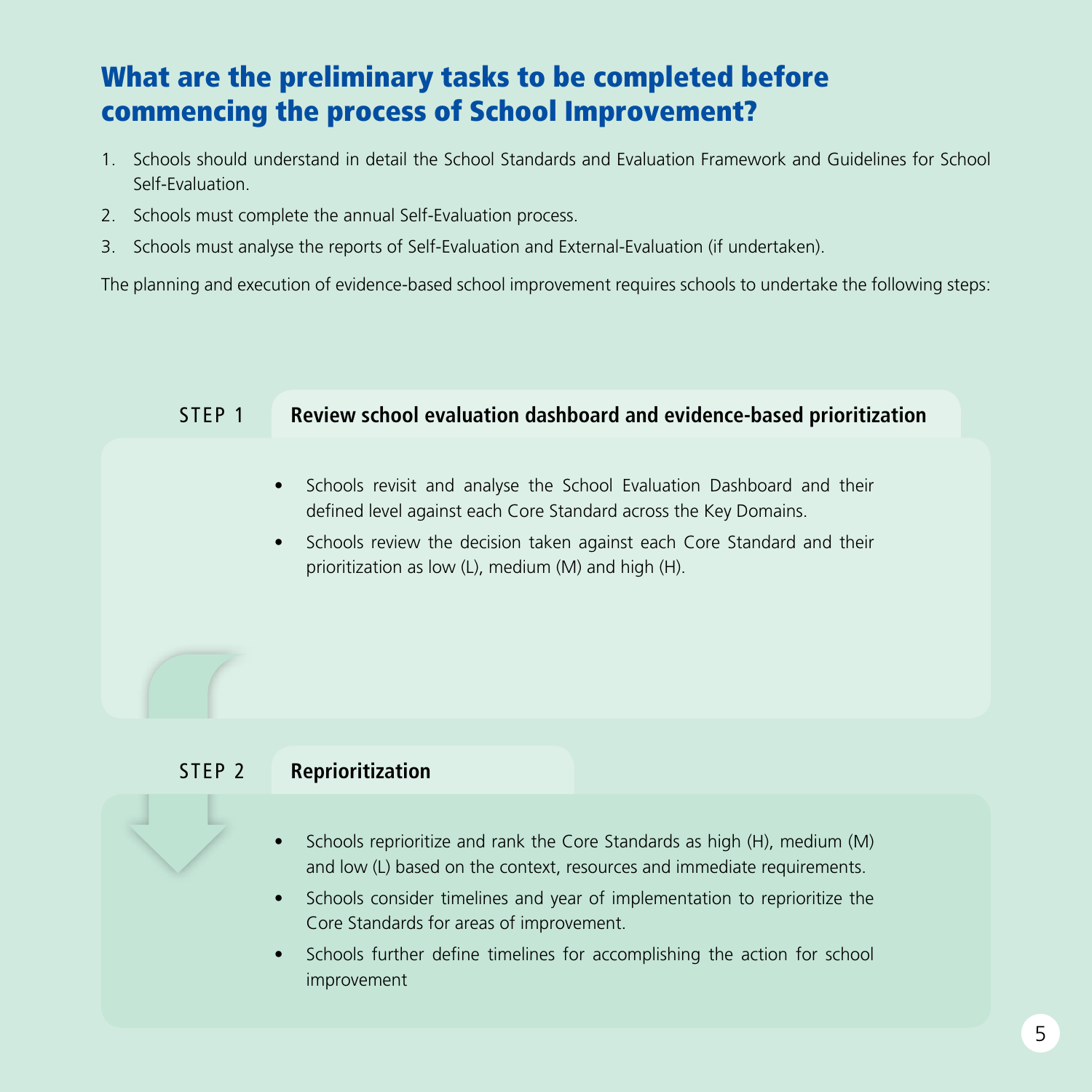- Learning through research and best practices helps schools to gain better understanding of what is likely to work and have confidence to do what they know is effective.
- Schools are encouraged to explore and learn from innovative practices which may be adapted and incorporated in the proposed school improvement plan.

#### **Setting targets** STEP 4

- Targets are measurable statements that indicate the level at which schools would like to be performing on a given Core Standard in each key domain by a desired timeline.
- Schools are expected to set measurable, clearly expressed targets for the prioritized Core Standard based on the Self-Evaluation and External-Evaluation reports.
- Improvement targets should be specific, measurable, attainable, realistic and time bound.

#### **Proposed actions** STEP 5

- Proposed actions are a set of specific tasks that schools need to decide upon collaboratively in consultation with all stakeholders.
- These specific tasks can be decided upon by referring to the descriptors given against each Core Standard or schools can add actions on their own depending on their context, need, capacity etc.
- Actions can be many in number as can be managed by the school.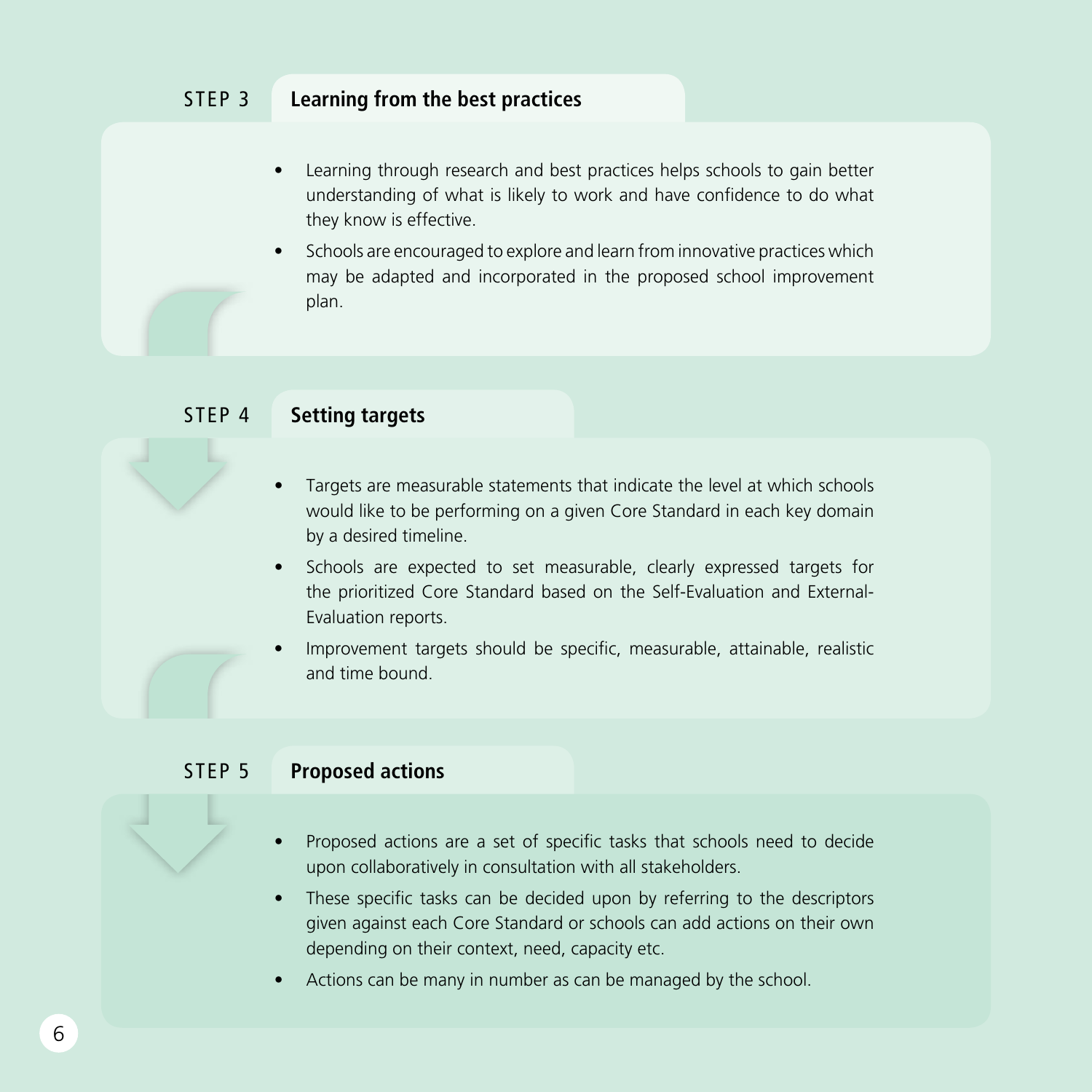#### **Establishing responsibilities** STEP 6

- It is important to involve all stakeholders in the process to ensure a participatory approach.
- The School Head invites active participation of all stakeholders to undertake responsibility of specific tasks in the action plan.
- For effective implementation, the responsibility of tasks can be undertaken individually or as a team which includes School Head, Staff, Students and Community Members.

#### **Establishing timelines** STEP 7

- Timelines are essential to ensure the smooth implementation of the action plan.
- Schools decide on the appropriate time to implement specific actions and duration for their completion.
- Schools set timelines for every proposed action.

#### **Specifying support needed** STEP 8

- Schools enlist agencies and organizations they may reach out to for required academic support.
- Schools access support from cluster, block, district, state level officials, neighbouring schools and other institutions.
- Schools access digital materials if needed for additional support.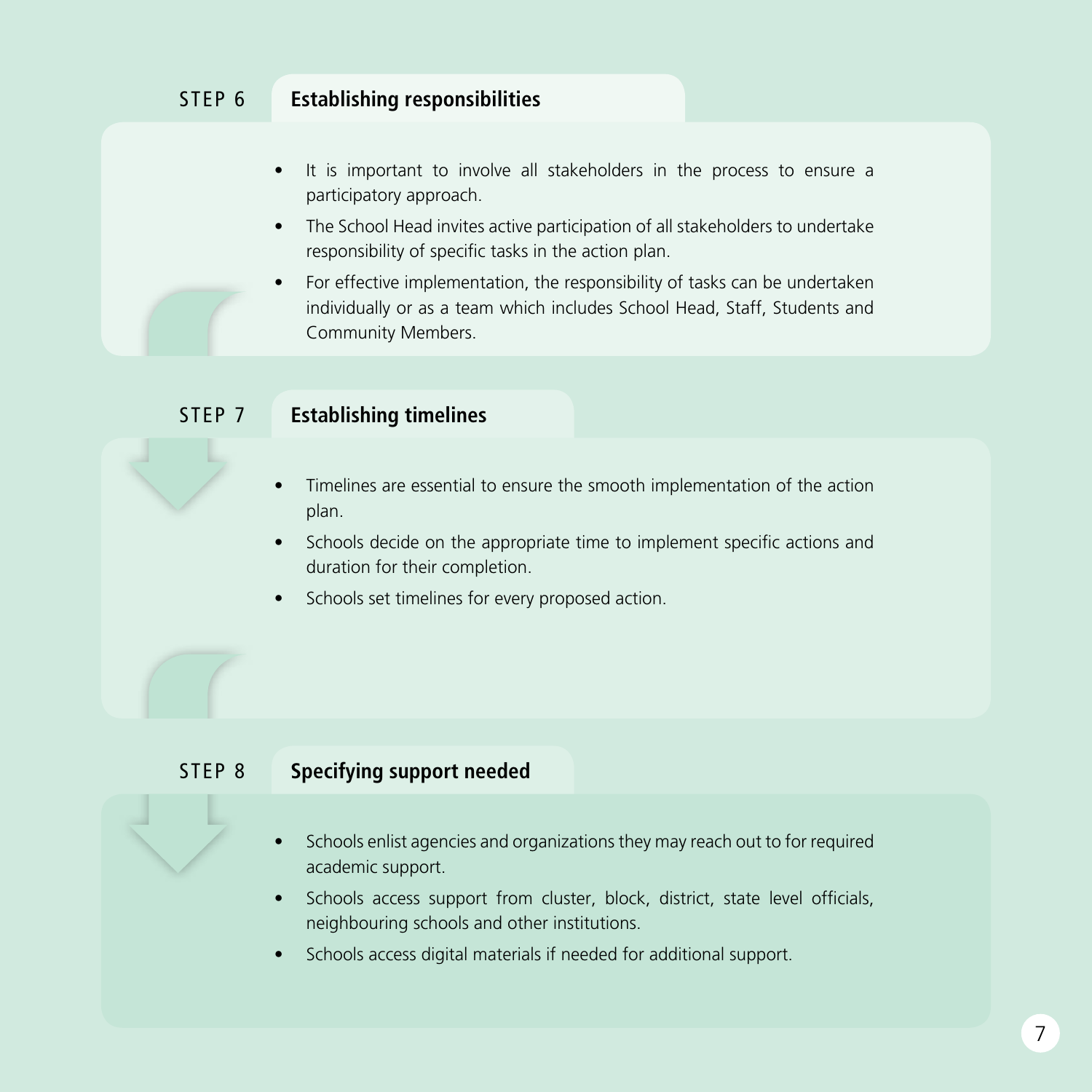#### **Monitoring & reviewing implementation of actions** STEP 9

- Monitoring is essential to track implementation of the tasks proposed in the action plan.
- Schools track the implementation of each task to ensure that the timeline is being followed and responsibilities are being fulfilled.
- Schools review the implementation of actions on a continuous manner.
- Schools review annual progress on the action taken at the end of the year.
- The outcomes of the review provide feedback for planning of actions for the subsequent year and so on.

#### **Mapping success and change** STEP 10

- Schools review the effectiveness of the implemented plan against the set targets to identify achievement and challenges faced.
- Schools consider the above findings and use the feedback for further improvement.
- Collaboratively, reflect on real changes for improving school performance leading to improved outcomes.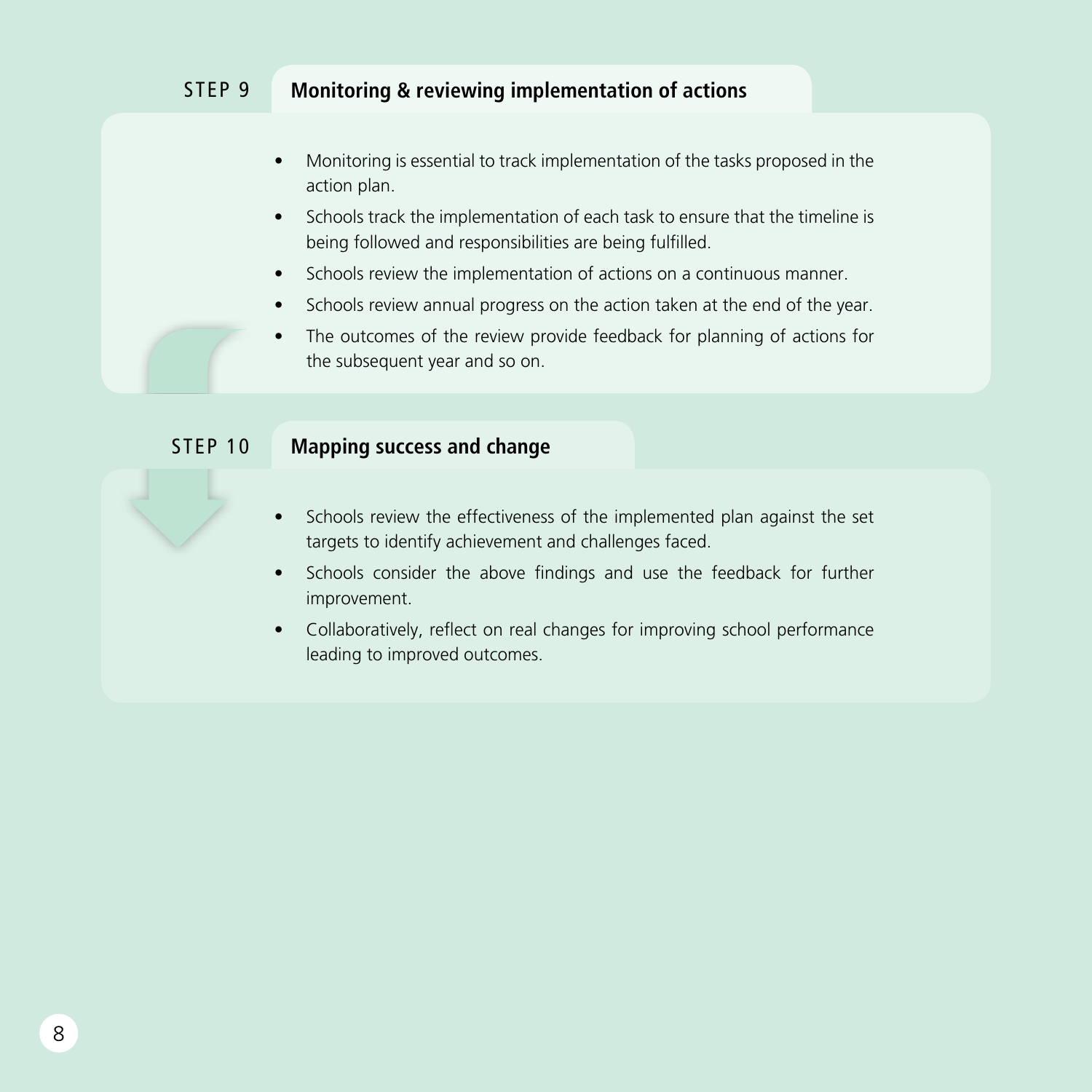# Management of Change and Improvement

School improvement is a dynamic process. It is also the journey towards managing change. Each individual in the school is an agent of change. The process of improvement also involves developing leaders at different levels in order to ensure continuity and sustainability. The process of change depends fundamentally on introducing values and modeling best practices which the school may use to replace or modify existing ones.

It is important to celebrate change and initiate a culture of continuous improvement. It is desired that a special event be organized in schools to celebrate and mark every change, how-so-ever little it may be.

# Instructions for use of the exemplars

### **Some exemplars are given in the following pages. Please note these suggestions:**

- 1. One example from each Key Domain and one of its Core Standard (refer to the School Standards and Evaluation Framework (SSEF).
- 2. Targets, proposed actions, establishing responsibility, establishing timelines need to be contextualized for each school to undertake evidence-based school improvement.
- 3. If a school is in Level 1 against any Core Standard, the school needs to refer to the descriptors at Level 2. Similarly, if a school is at Level 2, it needs to refer to the descriptors at Level 3 for proposed actions. It is not necessary to follow the linear process if schools have desired support and resources (Refer SSEF for descriptors).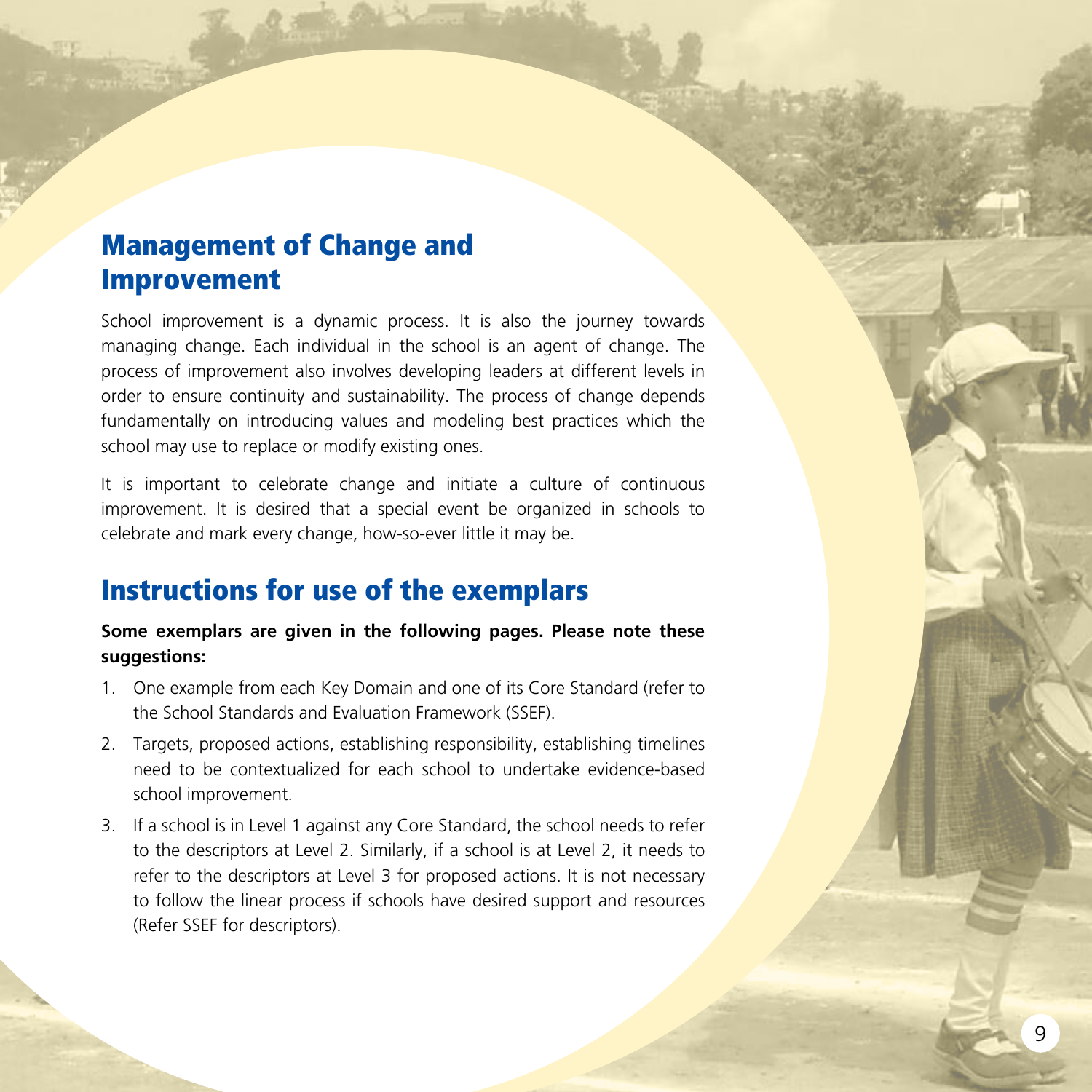| <b>Exemplar of a Core Standard: Key Domain I:</b><br>Enabling Resources of School: Availability, Adequacy and Usability |                                                                                                             |                                                                                                                                                                                               |                                    |                  |                                                                                                                                                                                                                    |                                             |  |  |
|-------------------------------------------------------------------------------------------------------------------------|-------------------------------------------------------------------------------------------------------------|-----------------------------------------------------------------------------------------------------------------------------------------------------------------------------------------------|------------------------------------|------------------|--------------------------------------------------------------------------------------------------------------------------------------------------------------------------------------------------------------------|---------------------------------------------|--|--|
|                                                                                                                         | Adequacy and Usability                                                                                      | <b>Domain:</b> Enabling Resources of School: Availability,                                                                                                                                    |                                    |                  | <b>Current level of self-evaluation: Level 1</b>                                                                                                                                                                   |                                             |  |  |
|                                                                                                                         | Core standard: Library                                                                                      |                                                                                                                                                                                               |                                    |                  | Proposed level for improvement moving towards<br>Level 2 and Level 3                                                                                                                                               |                                             |  |  |
| Area of<br>improvement                                                                                                  | <b>Target</b>                                                                                               | Proposed actions*                                                                                                                                                                             | <b>Responsibility</b>              | <b>Timelines</b> | <b>Support</b><br>needed                                                                                                                                                                                           | <b>Review &amp;</b><br>monitoring           |  |  |
| Adequacy<br>and usability<br>of the library<br>(refer to the<br>descriptor of<br>Level 2 and<br>Level 3)                | By the end<br>of the year,<br>library will<br>be used<br>effectively<br>by teachers<br>and the<br>learners. | 1. Arrange books<br>systematically and<br>catalogue the<br>library material<br>on the basis of<br>language, age,<br>levels (Primary,<br>Upper Primary,<br>Secondary and<br>Higher Secondary). | Teacher<br>in charge/<br>Librarian | 2 months         | School may<br>seek support if<br>needed from<br>neighbouring<br>school, other<br>institutions &<br>community;<br>use other<br>available<br>resources<br>to enhance<br>adequacy and<br>usability of the<br>library. | After 2<br>months                           |  |  |
|                                                                                                                         |                                                                                                             | 2. Create access<br>to e-books and<br>digitized materials.                                                                                                                                    |                                    | 2 months         |                                                                                                                                                                                                                    | After 2<br>months                           |  |  |
|                                                                                                                         |                                                                                                             | 3. Allocate library<br>period in the time<br>table.                                                                                                                                           |                                    | 1 week           | After 1<br>week at<br>regular<br>interval                                                                                                                                                                          |                                             |  |  |
|                                                                                                                         |                                                                                                             | 4. Issue books<br>regularly; use of<br>library by students<br>and teachers<br>for curricular<br>transactions.                                                                                 |                                    | 3 months         |                                                                                                                                                                                                                    | After 3<br>months<br>at regular<br>interval |  |  |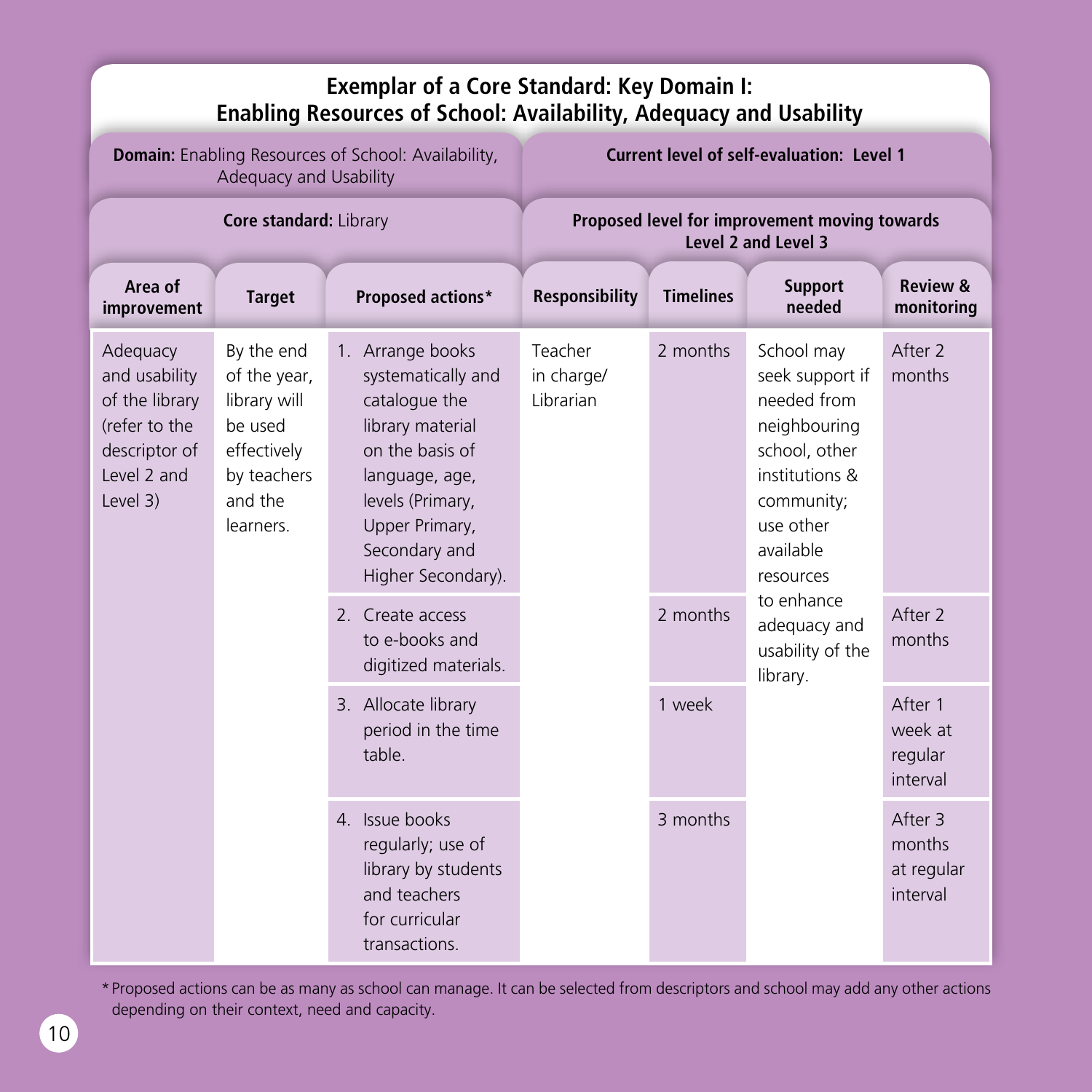|                                                                                       | <b>Exemplar of a Core Standard: Key Domain II:</b><br><b>Teaching-learning and Assessment</b> |                                                                                                                                                                                                                                                                                  |                       |                  |                                                                                                                                                                                                           |                                                                                                                            |  |  |
|---------------------------------------------------------------------------------------|-----------------------------------------------------------------------------------------------|----------------------------------------------------------------------------------------------------------------------------------------------------------------------------------------------------------------------------------------------------------------------------------|-----------------------|------------------|-----------------------------------------------------------------------------------------------------------------------------------------------------------------------------------------------------------|----------------------------------------------------------------------------------------------------------------------------|--|--|
| <b>Domain:</b> Teaching-learning and Assessment                                       |                                                                                               |                                                                                                                                                                                                                                                                                  |                       |                  | <b>Current level of self-evaluation: Level 1</b>                                                                                                                                                          |                                                                                                                            |  |  |
| Core standard: Planning for Teaching                                                  |                                                                                               |                                                                                                                                                                                                                                                                                  |                       |                  | Proposed level for improvement moving towards<br>Level 2 and Level 3                                                                                                                                      |                                                                                                                            |  |  |
| Area of<br>improvement                                                                | <b>Target</b>                                                                                 | Proposed actions*                                                                                                                                                                                                                                                                | <b>Responsibility</b> | <b>Timelines</b> | <b>Support</b><br>needed                                                                                                                                                                                  | <b>Review &amp;</b><br>monitoring                                                                                          |  |  |
| Planning<br>for teaching<br>(refer to the<br>descriptor of<br>Level 2 and<br>Level 3) | Planning<br>for<br>teaching<br>for each<br>subject and<br>class                               | 1. Maintain a diary<br>with detailed plan<br>including teaching<br>& assessment<br>strategies and TLM<br>to be used.<br>2. Prepare additional<br>teaching-learning<br>material using local<br>resources.<br>3. Design lessons as<br>per the varying<br>needs of the<br>learners. | Teachers              | Academic<br>year | Schools<br>may seek<br>support from<br>pedagogical<br>and subject<br>experts from<br>neighbouring<br>schools, other<br>institutions<br>and<br>community for<br>improving the<br>planning for<br>teaching. | School<br>Head and<br><b>Teachers</b><br>collectively<br>review the<br>planning<br>for<br>teaching<br>for its<br>efficacy. |  |  |
|                                                                                       |                                                                                               | 4. Include<br>exploration,<br>observation,<br>problem solving,<br>analysis etc. as<br>teaching strategies.                                                                                                                                                                       |                       |                  |                                                                                                                                                                                                           |                                                                                                                            |  |  |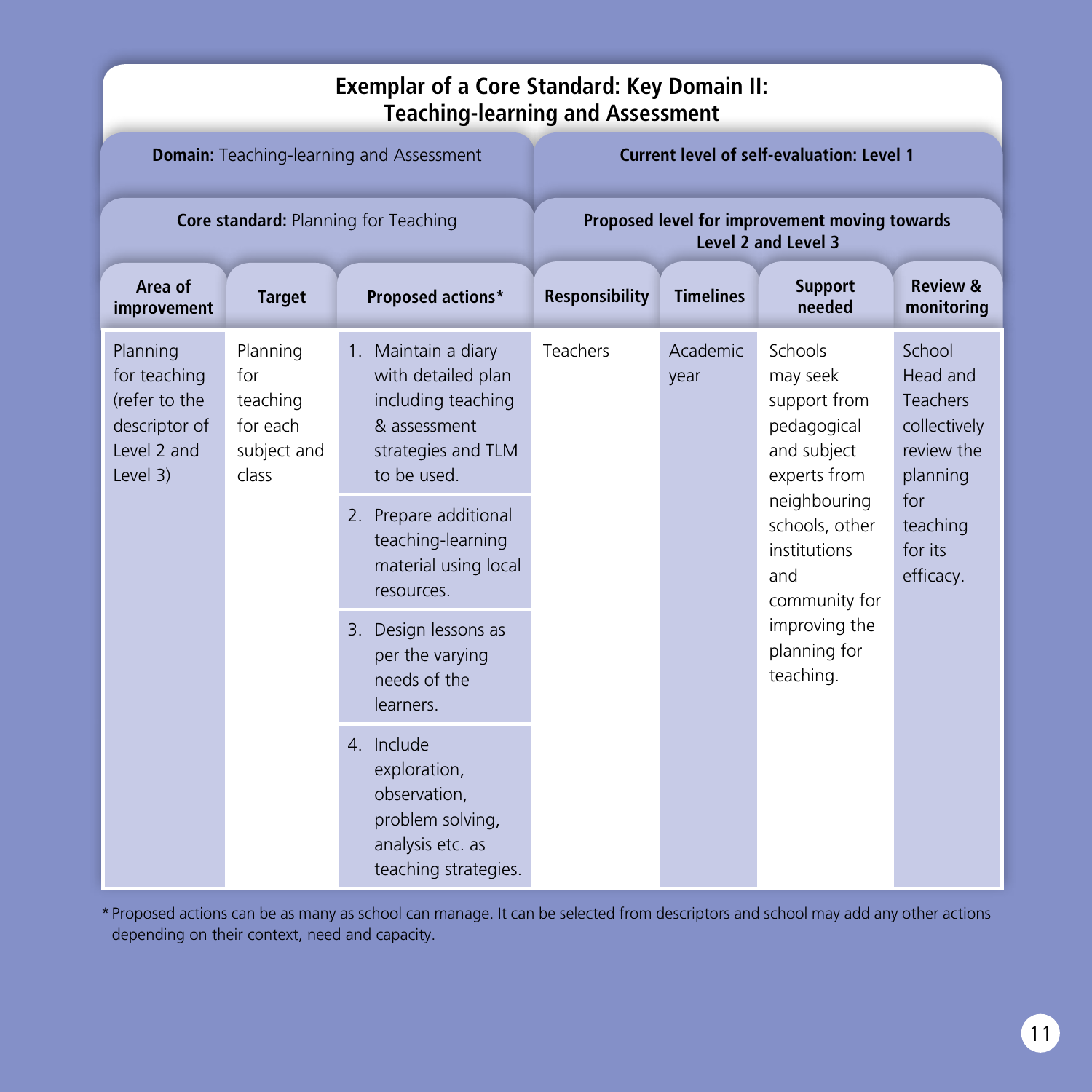| <b>Exemplar of a Core Standard: Key Domain III:</b><br>Learners' Progress, Attainment and Development |                                                                                                                      |                                                                                                                                                                                                                                        |                                                                             |                                    |                                                                                                                                                                      |                                              |  |
|-------------------------------------------------------------------------------------------------------|----------------------------------------------------------------------------------------------------------------------|----------------------------------------------------------------------------------------------------------------------------------------------------------------------------------------------------------------------------------------|-----------------------------------------------------------------------------|------------------------------------|----------------------------------------------------------------------------------------------------------------------------------------------------------------------|----------------------------------------------|--|
|                                                                                                       | and Development                                                                                                      | Domain: Learners' Progress, Attainment                                                                                                                                                                                                 |                                                                             |                                    | <b>Current level of self-evaluation: Level 1</b>                                                                                                                     |                                              |  |
| Core standard: Learners' Attendance                                                                   |                                                                                                                      |                                                                                                                                                                                                                                        | Proposed level for improvement moving towards<br><b>Level 2 and Level 3</b> |                                    |                                                                                                                                                                      |                                              |  |
| Area of<br>improvement                                                                                | <b>Target</b>                                                                                                        | <b>Proposed actions*</b>                                                                                                                                                                                                               | <b>Responsibility</b>                                                       | <b>Timelines</b>                   | <b>Support</b><br>needed                                                                                                                                             | <b>Review &amp;</b><br>monitoring            |  |
| Improve<br>Learners'<br>attendance<br>(refer to the<br>descriptor of<br>Level 2 and<br>Level 3)       | By the end<br>of the year,<br>the school<br>should<br>ensure<br>improve-<br>ment in<br>learners'<br>attend-<br>ance. | 1. Analyze<br>attendance data<br>of all the learners<br>and ascertains<br>whether the high<br>absence rates can<br>be associated with<br>any particular<br>reason learners<br>need or at any<br>particular time<br>period of the year. | Class<br>Teachers/<br><b>Teachers</b><br>and Head<br>Teachers               | 1 month<br>at regular<br>interval  | School may<br>seek support if<br>needed from<br>parents, SMC,<br>community;<br>IT support,<br>neighbouring<br>schools to<br>enhance<br>attendance of<br>the learner. | After 1<br>month at<br>regular<br>intervals  |  |
|                                                                                                       |                                                                                                                      | 2. Address the<br>problem with the<br>help of the SMC<br>and parents.                                                                                                                                                                  |                                                                             | 15 days                            |                                                                                                                                                                      | After 15<br>days                             |  |
|                                                                                                       | 3. Evolve measures to<br>motivate learners<br>and parents to<br>ensure punctuality<br>and regular<br>attendance.     |                                                                                                                                                                                                                                        | Through-<br>out the<br>year                                                 |                                    | After 1<br>month at<br>regular<br>intervals                                                                                                                          |                                              |  |
|                                                                                                       |                                                                                                                      | 4. Acknowledge<br>and appreciates<br>punctuality and<br>regularity of<br>learners.                                                                                                                                                     |                                                                             | 3 months<br>at regular<br>interval |                                                                                                                                                                      | After 3<br>months<br>at regular<br>intervals |  |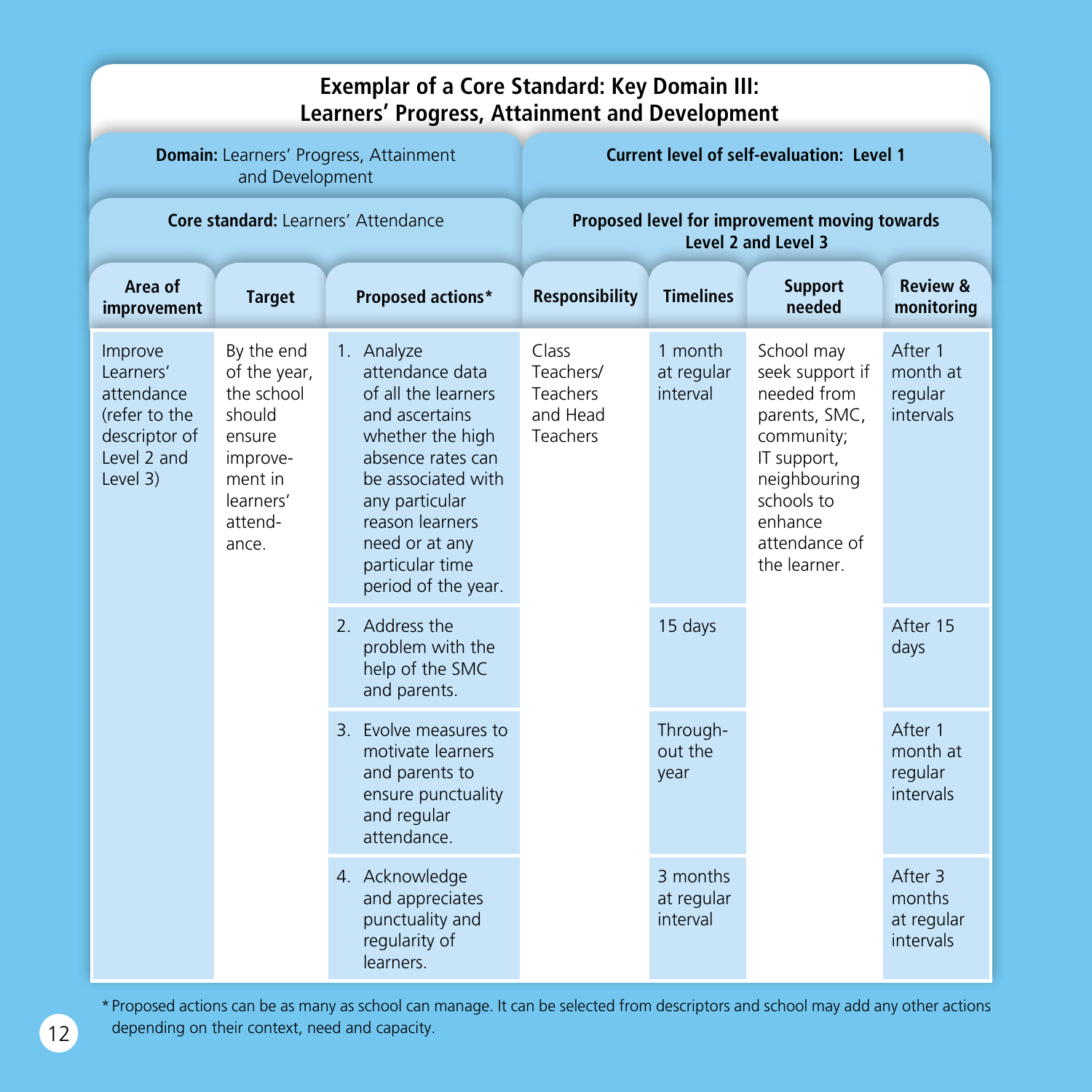| <b>Exemplar of a Core Standard: Key Domain IV:</b><br><b>Managing Teacher Performance and Professional Development</b> |                                                                                                                     |                                                                                                                                                           |                                                                                                       |                                                                                               |                                                                                                                                   |                                             |  |
|------------------------------------------------------------------------------------------------------------------------|---------------------------------------------------------------------------------------------------------------------|-----------------------------------------------------------------------------------------------------------------------------------------------------------|-------------------------------------------------------------------------------------------------------|-----------------------------------------------------------------------------------------------|-----------------------------------------------------------------------------------------------------------------------------------|---------------------------------------------|--|
|                                                                                                                        | <b>Professional Development</b>                                                                                     | <b>Domain:</b> Managing Teacher Performance and                                                                                                           |                                                                                                       |                                                                                               | <b>Current level of self-evaluation: Level 1</b>                                                                                  |                                             |  |
| <b>Core standard: Teachers' Professional</b><br>Development                                                            |                                                                                                                     |                                                                                                                                                           |                                                                                                       |                                                                                               | Proposed level for improvement moving towards<br><b>Level 2 and Level 3</b>                                                       |                                             |  |
| Area of<br>improvement                                                                                                 | <b>Target</b>                                                                                                       | <b>Proposed actions*</b>                                                                                                                                  | <b>Responsibility</b>                                                                                 | <b>Timelines</b>                                                                              | <b>Support</b><br>needed                                                                                                          | <b>Review &amp;</b><br>monitoring           |  |
| Teachers'<br>professional<br>development<br>(refer to the<br>descriptor of<br>Level 2 and<br>Level 3)                  | All the<br>teachers<br>will be<br>actively<br>involved<br>in their<br>profess-<br>sional<br>develop-                | 1. Motivate and<br>creates regular<br>opportunities<br>for teachers<br>to participate<br>in different<br>programmes<br>relevant to<br>professional needs. | School Head<br>and Teachers<br>collectively<br>work towards<br>creating a<br>professional<br>culture. | 6 months                                                                                      | School based<br>professional<br>development<br>in<br>collaboration<br>with support<br>institutions;<br>participate<br>in the need | After 6<br>months                           |  |
| ment.                                                                                                                  | 2. Seek support from<br>other academic<br>institutions/<br>experts to address<br>difficulties faced by<br>teachers. | School Head<br>and Teachers                                                                                                                               | 3 months<br>at regular<br>interval                                                                    | based in-<br>service<br>training<br>programme<br>in DIET/IASEs/<br>CTEs and<br>SCERT as well. | After 3<br>months<br>at regular<br>interval                                                                                       |                                             |  |
|                                                                                                                        | 3. Support teachers<br>in trying out<br>innovative ideas<br>and practices.                                          | School Head                                                                                                                                               | 3 months                                                                                              |                                                                                               | After 3<br>months<br>at regular<br>interval                                                                                       |                                             |  |
|                                                                                                                        |                                                                                                                     | 4. Reflect on the<br>possibility of<br>integration of<br>the acquired<br>knowledge and<br>skills in classroom<br>practice.                                | All the<br>teachers                                                                                   | 3 months                                                                                      |                                                                                                                                   | After 3<br>months<br>at regular<br>interval |  |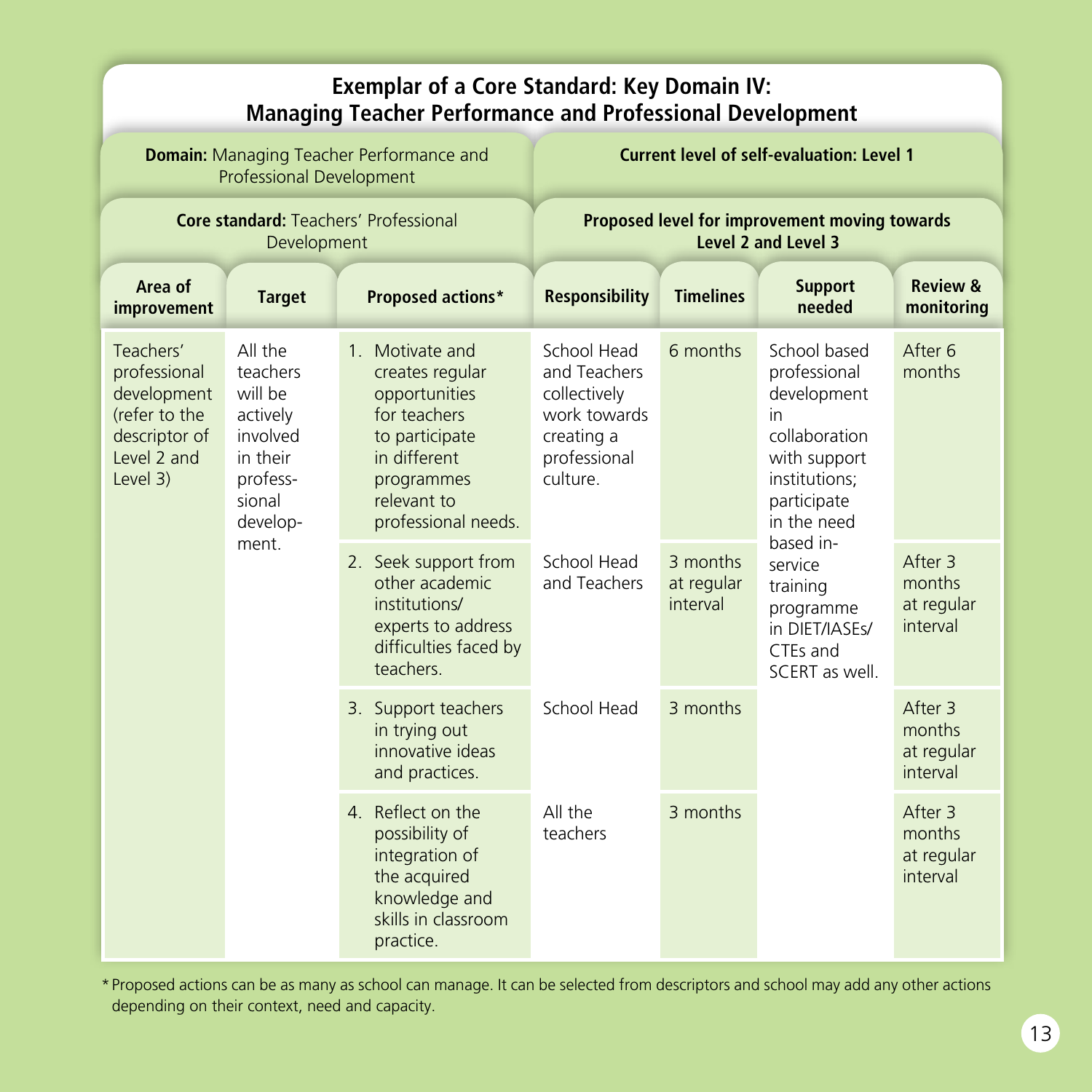| <b>Exemplar of a Core Standard: Key Domain V:</b><br><b>School Leadership and Management</b>      |                                                                                                                                                                                                            |                                                                                                                                                                                                                                                                                                                                                                                                                                                                                                                                                               |                                                                                     |                  |                                                                                                                                                                                            |                                                                                                                                |  |
|---------------------------------------------------------------------------------------------------|------------------------------------------------------------------------------------------------------------------------------------------------------------------------------------------------------------|---------------------------------------------------------------------------------------------------------------------------------------------------------------------------------------------------------------------------------------------------------------------------------------------------------------------------------------------------------------------------------------------------------------------------------------------------------------------------------------------------------------------------------------------------------------|-------------------------------------------------------------------------------------|------------------|--------------------------------------------------------------------------------------------------------------------------------------------------------------------------------------------|--------------------------------------------------------------------------------------------------------------------------------|--|
|                                                                                                   | <b>Domain:</b> School Leadership and Management                                                                                                                                                            |                                                                                                                                                                                                                                                                                                                                                                                                                                                                                                                                                               |                                                                                     |                  | <b>Current level of self-evaluation: Level 1</b>                                                                                                                                           |                                                                                                                                |  |
|                                                                                                   |                                                                                                                                                                                                            | <b>Core standard:</b> Leading Change and Improvement                                                                                                                                                                                                                                                                                                                                                                                                                                                                                                          |                                                                                     |                  | <b>Proposed level for improvement moving towards</b><br><b>Level 2 and Level 3</b>                                                                                                         |                                                                                                                                |  |
| Area of<br>improvement                                                                            | <b>Target</b>                                                                                                                                                                                              | <b>Proposed actions*</b>                                                                                                                                                                                                                                                                                                                                                                                                                                                                                                                                      | <b>Responsibility</b>                                                               | <b>Timelines</b> | <b>Support</b><br>needed                                                                                                                                                                   | <b>Review &amp;</b><br>monitoring                                                                                              |  |
| Leading<br>change and<br>improvement<br>(refer to the<br>descriptor of<br>Level 2 and<br>Level 3) | Develop<br>distributed<br>leadership<br>at all<br>levels; and<br>encourage<br>teachers to<br>engage in<br>evidence-<br>based<br>improve-<br>ment and<br>bring about<br>a change<br>in school<br>practices. | 1. Communicate<br>clearly the need<br>for change to all<br>the stakeholders<br>and enhances their<br>understanding of<br>the same.<br>Identify clear<br>2.<br>targets and<br>formulate<br>predictable<br>improvement<br>strategies on the<br>basis of analysis of<br>evidence and other<br>sources collectively<br>with stakeholders.<br>3. Distribute<br>leadership roles<br>and individual<br>responsibility for<br>implementing<br>change.<br>4. Encourage<br>teachers to engage<br>in evidence-based<br>improvement and<br>change in school<br>practices. | School<br>should work<br>collaborative-<br>ly through<br>distributed<br>leadership. | Academic<br>year | Collective<br>endeavour<br>of the school<br>under the<br>leadership<br>of School<br>Head; support<br>from system<br>level officials,<br>teacher<br>educators<br>and other<br>stakeholders. | Continuous<br>process<br>throughout<br>the year;<br>and<br>analyzes<br>change and<br>improve-<br>ment in<br>specified<br>area. |  |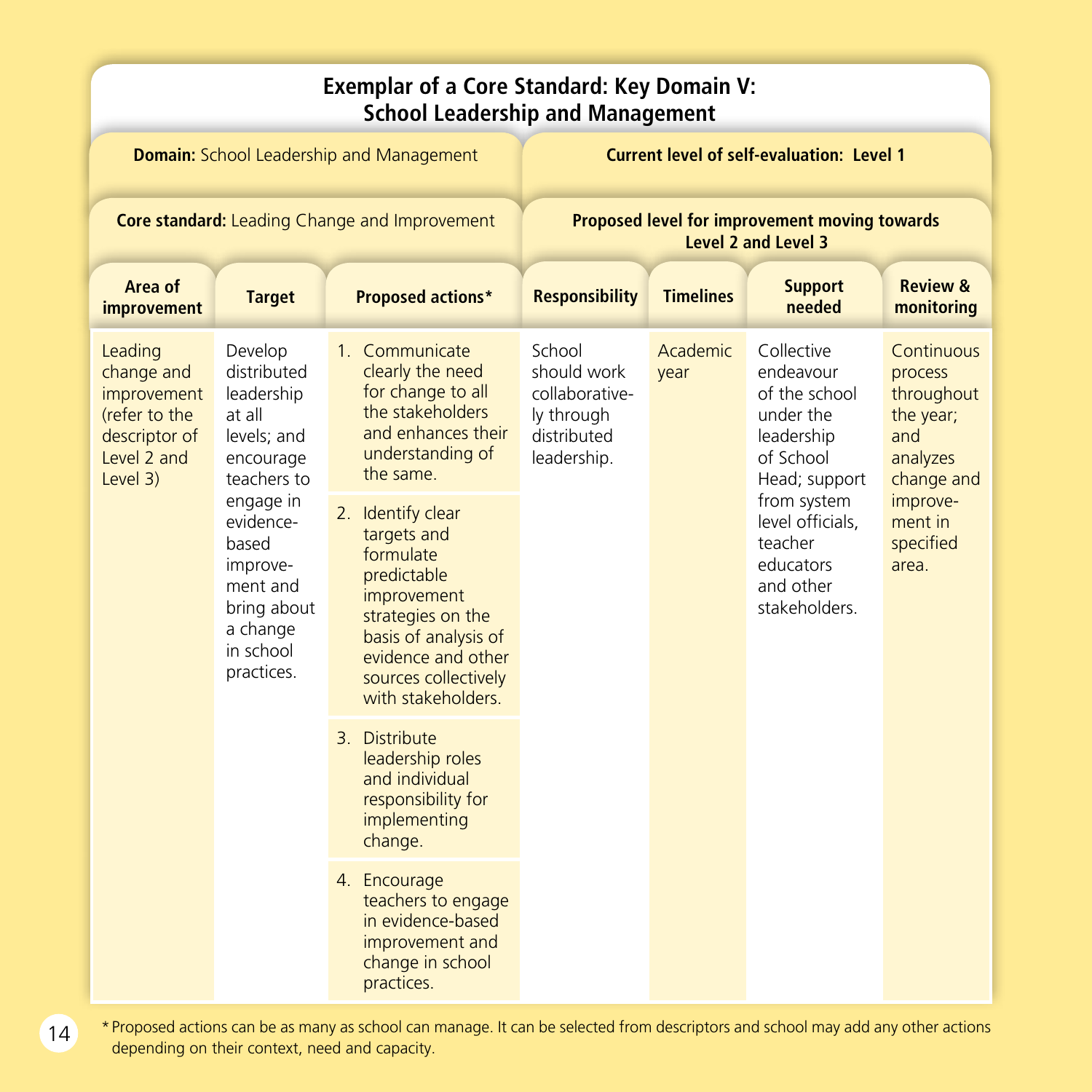| <b>Exemplar of a Core Standard: Key Domain VI:</b><br><b>Inclusion, Health and Safety</b>                                    |                                                                                                                                   |                                                                                                                         |                                                                                                             |                                                               |                                                                                                  |                                            |                                             |
|------------------------------------------------------------------------------------------------------------------------------|-----------------------------------------------------------------------------------------------------------------------------------|-------------------------------------------------------------------------------------------------------------------------|-------------------------------------------------------------------------------------------------------------|---------------------------------------------------------------|--------------------------------------------------------------------------------------------------|--------------------------------------------|---------------------------------------------|
| <b>Domain: Inclusion, Health and Safety</b>                                                                                  |                                                                                                                                   |                                                                                                                         |                                                                                                             |                                                               | <b>Current level of self-evaluation: Level 1</b>                                                 |                                            |                                             |
| Core standard: Inclusion of Children With Special<br>Needs (CWSN)                                                            |                                                                                                                                   |                                                                                                                         |                                                                                                             |                                                               | Proposed level for improvement moving towards<br><b>Level 2 and Level 3</b>                      |                                            |                                             |
| Area of<br>improvement                                                                                                       | <b>Target</b>                                                                                                                     | <b>Proposed actions*</b>                                                                                                | <b>Responsibility</b>                                                                                       | <b>Timelines</b>                                              | <b>Support</b><br>needed                                                                         | <b>Review &amp;</b><br>monitoring          |                                             |
| Inclusion of<br>Children with<br><b>Special Needs</b><br>(CWSN)<br>(refer to the<br>descriptor of<br>Level 2 and<br>Level 3) | To create<br>inclusive<br>environ-<br>ment with<br>regard to<br>access,<br>participa-<br>tion and<br>overall<br>develop-<br>ment. | 1. Include the CWSN<br>in all academic<br>and co-curricular<br>programmes.                                              | School Head,<br>Teachers<br>and other<br>stakeholders<br>participate<br>in providing<br>enabling<br>support | 15 days<br>at regular<br>interval                             | Expert<br>registered<br>with RCI/<br>Special<br>Educators/<br>Special<br>Schools and<br>relevant |                                            | After 3<br>months<br>at regular<br>interval |
|                                                                                                                              |                                                                                                                                   | 2. Build teacher<br>capacity to adopt<br>Universal Design of<br>learning.                                               | 1 month<br>at regular<br>interval                                                                           | NGOs and<br>community<br>members<br>and agency<br>for issuing | After 1<br>month at<br>regular<br>interval                                                       |                                            |                                             |
|                                                                                                                              |                                                                                                                                   |                                                                                                                         | 3. Monitor and<br>documents the<br>academic progress<br>of CWSN regularly.                                  |                                                               | 1 year                                                                                           | disability<br>certificate                  | After 1<br>month at<br>regular<br>interval  |
|                                                                                                                              |                                                                                                                                   | 4. Involve the<br>community and<br>local NGOs in<br>the identification<br>and subsequent<br>support needed for<br>CWSN. |                                                                                                             | 15 days<br>at regular<br>interval                             |                                                                                                  | After 15<br>days at<br>regular<br>interval |                                             |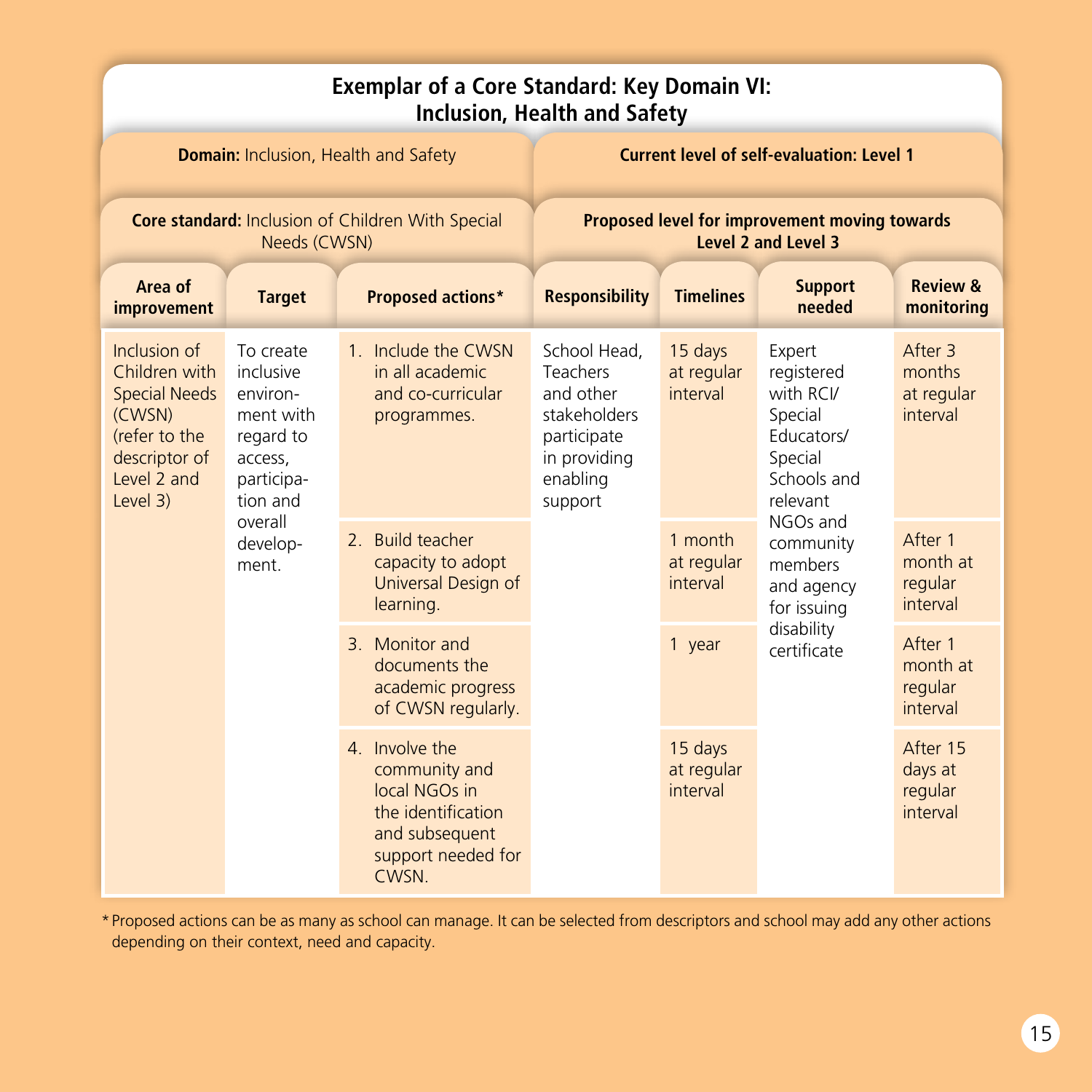| <b>Exemplar of a Core Standard: Key Domain VII:</b><br><b>Productive Community Participation</b> |                                                                        |                                                                                         |                             |                  |                                                                             |                                             |                                                                                              |  |         |                                                                                   |                  |
|--------------------------------------------------------------------------------------------------|------------------------------------------------------------------------|-----------------------------------------------------------------------------------------|-----------------------------|------------------|-----------------------------------------------------------------------------|---------------------------------------------|----------------------------------------------------------------------------------------------|--|---------|-----------------------------------------------------------------------------------|------------------|
| <b>Domain:</b> Productive Community Participation                                                |                                                                        |                                                                                         |                             |                  | <b>Current level of self-evaluation: Level 1</b>                            |                                             |                                                                                              |  |         |                                                                                   |                  |
| Core standard: Role in School Improvement                                                        |                                                                        |                                                                                         |                             |                  | Proposed level for improvement moving towards<br><b>Level 2 and Level 3</b> |                                             |                                                                                              |  |         |                                                                                   |                  |
| Area of<br>improvement                                                                           | <b>Target</b>                                                          | <b>Proposed actions*</b>                                                                | <b>Responsibility</b>       | <b>Timelines</b> | <b>Support</b><br>needed                                                    | <b>Review &amp;</b><br>monitoring           |                                                                                              |  |         |                                                                                   |                  |
| Role of<br>SMC/SDMC<br>in School<br>Improvement                                                  | Critical<br>participa-<br>tion of the<br>community                     | 1. SMC/SDMC will<br>be involved in the<br>school evaluation<br>process.                 | School Head<br>and Teachers | 1 month          | School may<br>seek support<br>from the<br>community,                        | After 1<br>month at<br>regular<br>interval  |                                                                                              |  |         |                                                                                   |                  |
| (refer to the<br>descriptor of<br>Level 2 and<br>Level 3)                                        | for<br>improving<br>school<br>perform-<br>ance in<br>desired<br>areas. |                                                                                         |                             |                  |                                                                             |                                             | 2. SMC/SDMC<br>will identify<br>and prioritize<br>development<br>needs with the<br>teachers. |  | 15 days | other<br>institutions<br>for active<br>participation<br>in school<br>improvement. | After 15<br>days |
|                                                                                                  |                                                                        | 3. SMC/SDMC<br>will jointly<br>prepare school<br>improvement plan<br>with the teachers. |                             | 1 month          |                                                                             | After 1<br>month                            |                                                                                              |  |         |                                                                                   |                  |
|                                                                                                  |                                                                        | 4. SMC/SDMC<br>will monitor<br>implementation of<br>actions for school<br>improvement.  |                             | 3 months         |                                                                             | After 3<br>months<br>at regular<br>interval |                                                                                              |  |         |                                                                                   |                  |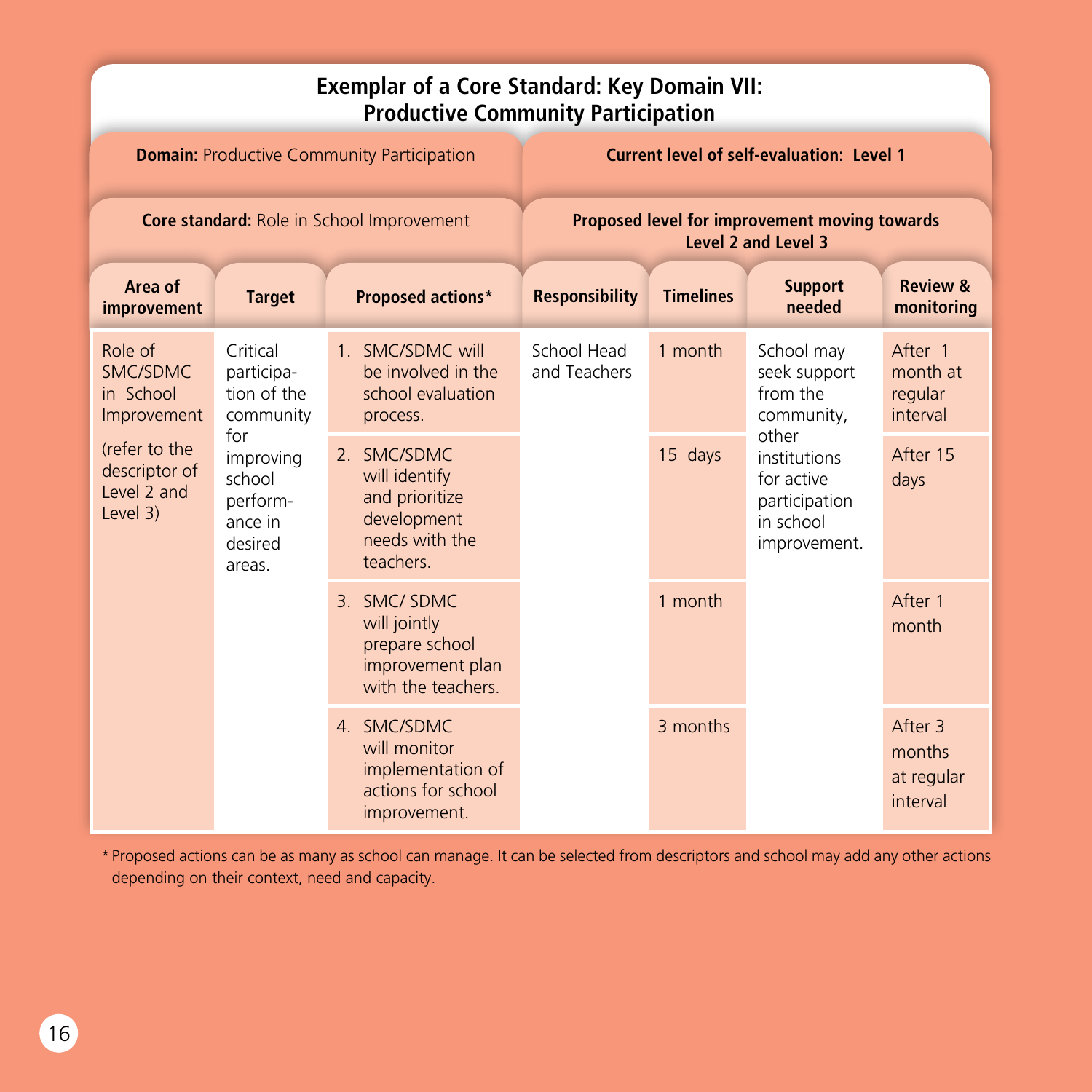## **SHAALA SIDDHI** Evidence-based School Improvement Transformative Roadmap

- Building Preparedness
- Collecting & Maintaining Evidences
- • Identifying & Recording Status of School Functioning
- • Identifying Strengths and Opportunities for Improvement
- • Formulation of Action for Continuous Improvement Plan
- Initiating Action for School Improvement

### School Self-Evaluation School External-Evaluation School External-Evaluation

- Identifying and recording Status of School functioning across seven key performance domain
- • Identifying Strength and opportunities for improvement
- • Examining the Action for Continuous Improvement Plan (ACIP)
- • Examining initiating Action for School Improvement

Evidence-based School Improvement Step 1: Review school evaluation dashboard and evidence-based prioritization

Step 2: Reprioritization

Step 3: Learning from the best practices

Step 4: Setting targets

Step 5: Proposed actions

Step 6: Establishing responsibilities

Step 7: Establishing timelines

Step 8: Specifying support needed

Step 9: Monitoring & reviewing implementation of actions

Step 10: Mapping success & change

Management of change and improvement: Celebrating Achievements